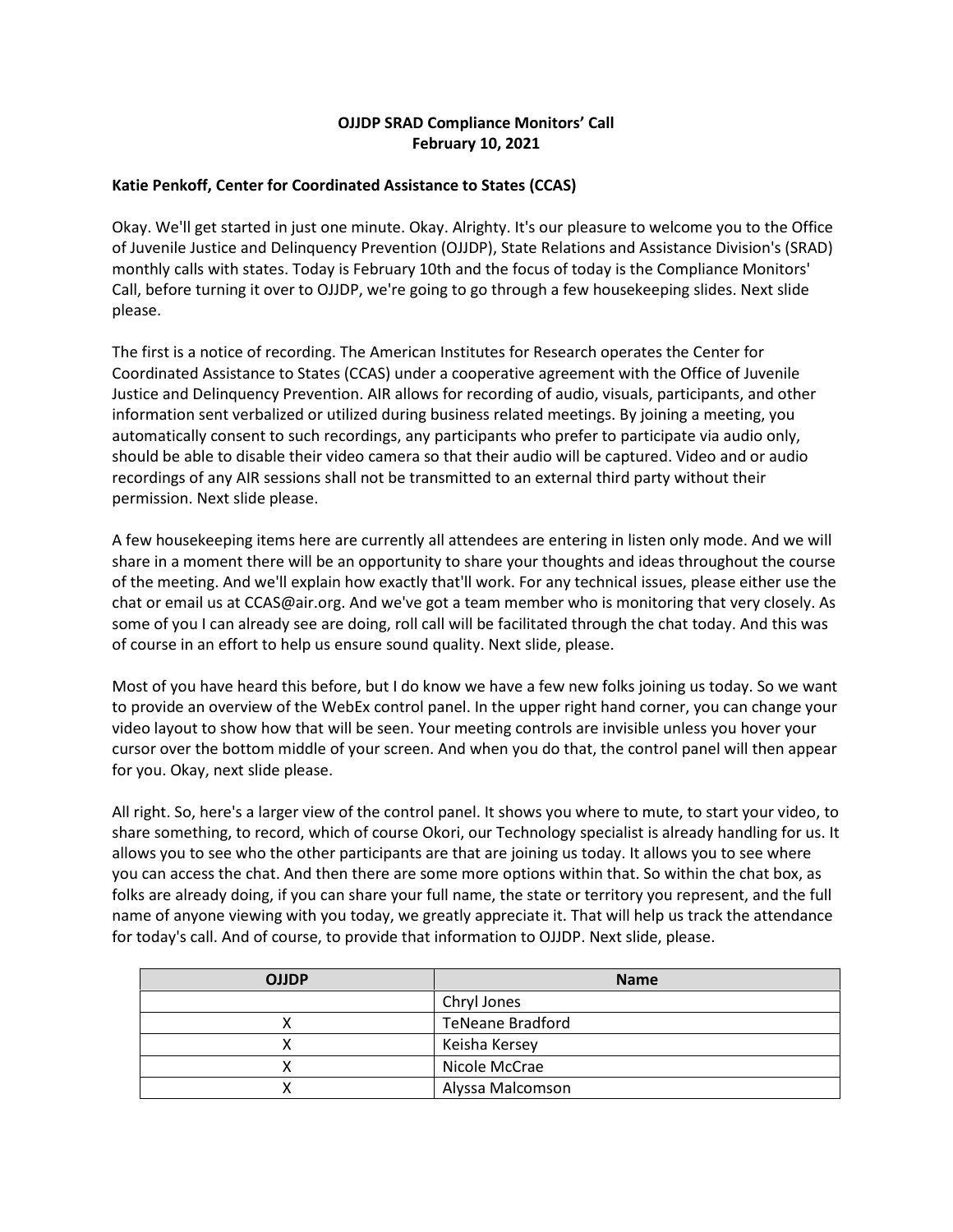| Χ                        | Keith Towery                                 |
|--------------------------|----------------------------------------------|
| Χ                        | <b>Tina Borner</b>                           |
| X                        | Cara Blair                                   |
| Χ                        | <b>Didier Moncion</b>                        |
| Χ                        | <b>Diamond Lewis</b>                         |
| Χ                        | Marisa Harris                                |
| Χ                        | <b>Ricco Hall</b>                            |
| X                        | Ashley Washington                            |
|                          |                                              |
| <b>CCAS</b>              |                                              |
| Χ                        | Lisa Hutchinson                              |
| Χ                        | Okori Christopher                            |
| Χ                        | Katie Penkoff                                |
| Χ                        | Cassy Blakely                                |
| Χ                        | Kia Jackson                                  |
| Χ                        | Kenya Roy                                    |
| Χ                        | Mark Ferrante                                |
| Χ                        | Meg Williams                                 |
|                          |                                              |
| <b>State</b>             | In Attendance/Mark with X                    |
| Alabama<br>1.            | X Buffy Smelley                              |
| 2.<br>Alaska             | X Ellen Hackenmueller                        |
| American Samoa<br>3.     |                                              |
| 4. Arizona               | X Steve Selover                              |
| 5. Arkansas              |                                              |
| California<br>6.         | X Eloisa Rivera Tuitama                      |
| 7. Colorado              | X Kelly Abbott, Mona Barnes                  |
| Connecticut<br>8.        |                                              |
| Delaware<br>9.           | X Monica Celli                               |
| 10. District of Columbia | X Frank Petersen, Brenda Aleman, Kristy Love |
| 11. Florida              | X Shirley Turner, Dionne Anderson            |
| 12. Georgia              | X Joseph Lynn, Stephanie Mikkelsen           |
| 13. Guam                 | X Michelle Quintanilla                       |
| 14. Hawaii               | X John Paekukui                              |
| 15. Idaho                | X Chelsea Newton                             |
| 16. Illinois             | X Anahi Chacon, Andrea Hall                  |
| 17. Indiana              | X Renee White                                |
| 18. Iowa                 |                                              |
| 19. Kansas               | X Gregory Artis                              |
| 20. Kentucky             | X Sara Redfield                              |
| 21. Louisiana            | X Demetrius Joubert                          |
|                          |                                              |
| 22. Maine                |                                              |
| 23. Maryland             | X Bill Harper                                |
| 24. Massachusetts        | X Jim Houghton, Alex Marcus                  |
| 25. Michigan             | X Robb Burroughs, Bob Higgins                |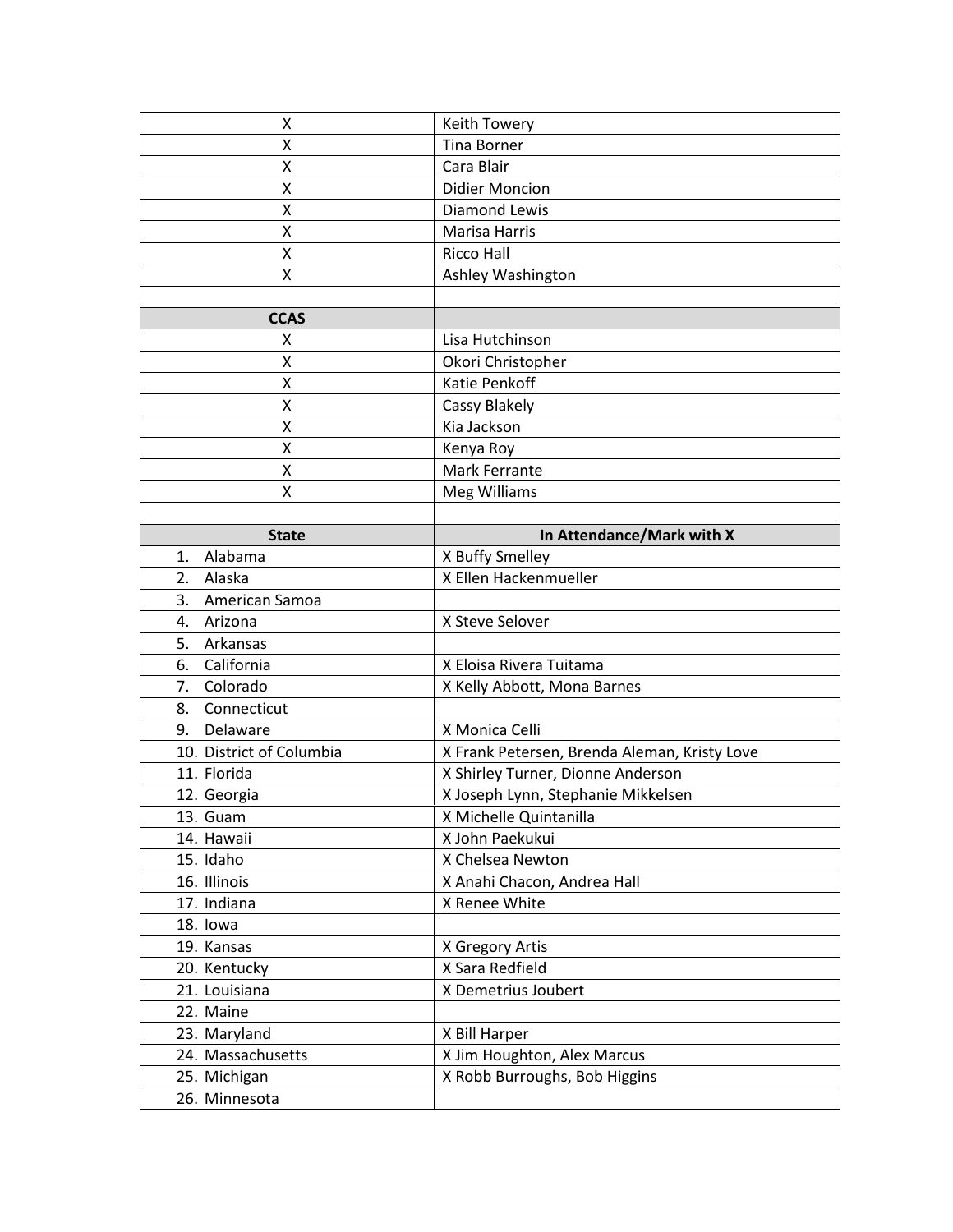| <b>State</b>                  | In Attendance/Mark with X                               |
|-------------------------------|---------------------------------------------------------|
| 27. Mississippi               | X Frederick McGee                                       |
| 28. Missouri                  | X Michelle Parks, Chris Yeager                          |
| 29. Montana                   | X Mark Thatcher, Rachel Gemar                           |
| 30. Nebraska                  |                                                         |
| 31. Nevada                    | X Leslie Bittleston                                     |
| 32. New Hampshire             |                                                         |
| 33. New Jersey                | X Shaniqua McRae, Kelly Hourigan                        |
| 34. New Mexico                | X Samantha Lucas-Armendariz                             |
| 35. New York                  | X Tom Andriola, Amanda Grimes, Brielle Christian        |
| 36. North Carolina            | X Gary O. Moore, Adonicca McAllister                    |
| 37. North Dakota              |                                                         |
| 38. Northern Marianas Islands |                                                         |
| 39. Ohio                      | X Danny Turek                                           |
| 40. Oklahoma                  | X Laura Broyles, David McCullough                       |
| 41. Oregon                    | X Ryan Shands                                           |
| 42. Pennsylvania              | X Greg Young, Seth Bloomquist                           |
| 43. Puerto Rico               | X Natalia Rios, Roselyn Cruz                            |
| 44. Rhode Island              | X Gina Tocco                                            |
| 45. South Carolina            | X Trevon Fordham                                        |
| 46. South Dakota              | X Nicole Gednalske                                      |
| 47. Tennessee                 | X Vicki Taylor, Zanira Whitfield                        |
| 48. Texas                     |                                                         |
| 49. Utah                      | X Kayley Richards                                       |
| 50. Vermont                   | X Elizabeth Morris                                      |
| 51. Virgin Islands            |                                                         |
| 52. Virginia                  | X Kenneth Stables                                       |
| 53. Washington                |                                                         |
| 54. West Virginia             | X John Stigall                                          |
| 55. Wisconsin                 | X Heather Kierzek, Sabrina Gentile, Lara Kenny, Allison |
|                               | <b>Budzinski</b>                                        |
| 56. Wyoming                   | X Craig Fisgus                                          |

 Our agenda today of course will be first a welcome from Dr. Bradford who be turning over the call to in just a moment. Then we're going to discuss secure facilities and applicable core requirements and folks to definitely share their questions and comments within the chat box. However, if you also would introduce the court holding facility requirements and then host a discussion for the court holding facility requirement. This will be an open forum. And at this point in the agenda, this last agenda item we want like to say something during the meeting, please indicate that in the chat box, and of course, Okori Christopher, our technology Specialist will be able to then unmute you so that you can contribute orally to the conversation. So, at this point, I'm going to turn the call over to Dr. TeNeane Bradford.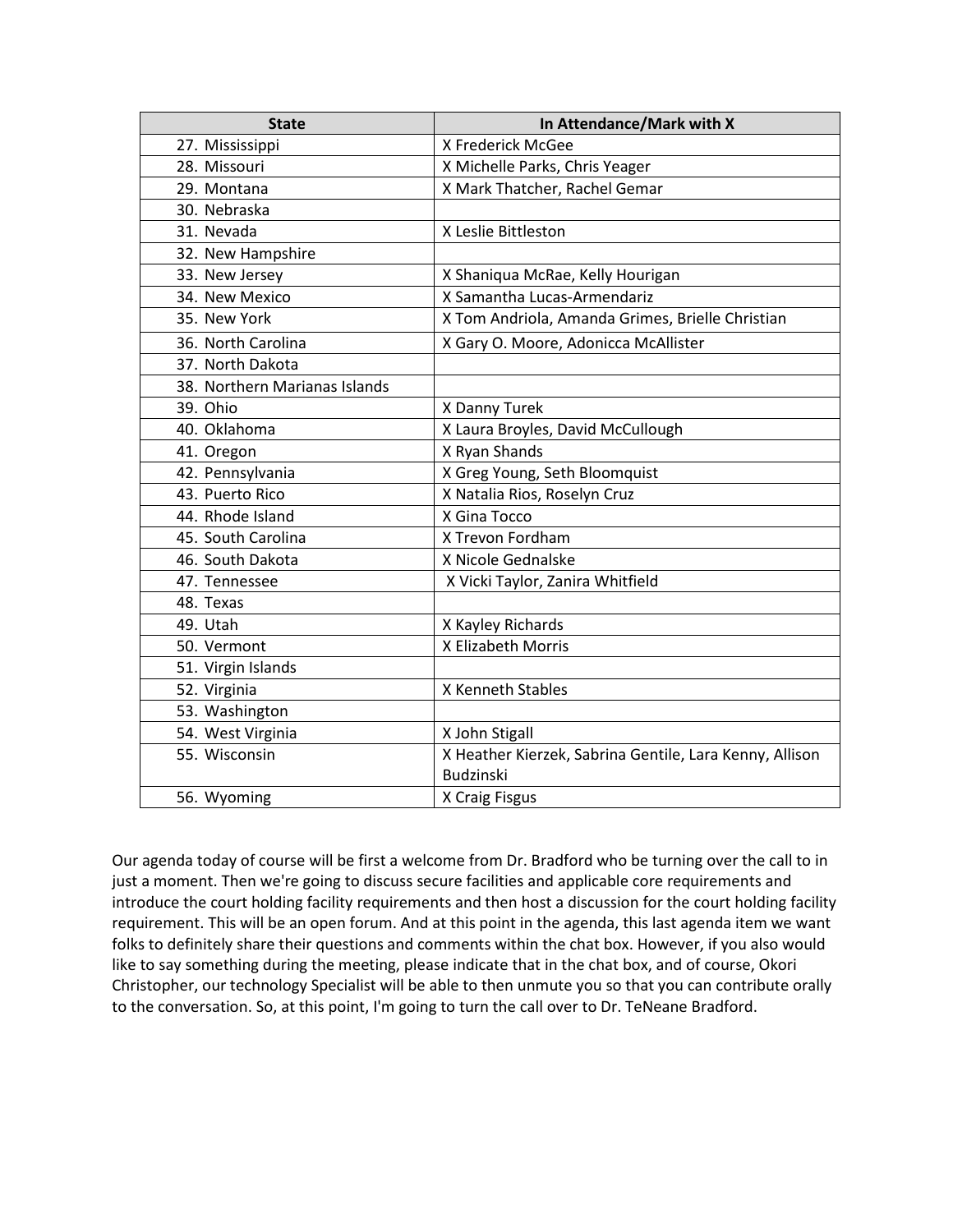#### **I. OJJDP Welcome**

### **Dr. TeNeane Bradford, SRAD Associate Administrator, OJJDP**

 and it's interesting that this meeting falls behind another internal meeting I was having today with my team to really focus on the compliance and the unique work that we do. We are in fact a special type of auditor, the work that we do falls under what is considered performance audits. I can send training as our budget permits to kind of further explain what I'm discussing, but I think you what Thanks so much, Katie, good afternoon, everyone. I'm so excited that we are having our calls for the year. I think this is our first one. The work that you do, I always say this, it's so critically important, all kinds of references to you later, but we'll engage you in more auditing and extending auditing you do is unique and important, and it's unique for us to audit the auditors.

 compliance system when we're doing our application reviews over the course of the year. But it's so unique that I find that we need to probably increase opportunities to engage you in ways that will us opportunities to understand the unique situations and circumstances that you may encounter. And then also think about ways to provide training and technical assistance (TTA). And as you see we had a call yesterday incredible, a wonderful call where we were able to really focus on compliance in the work we do with newer folks, Peer Mentors, and some of our more senior And our role when we are auditing you or making determinations about your effectiveness of your continue to improve information sharing, give us opportunities to provide consistent feedback, give our commitment to that through our support with CCAS, with the certificate training program and Compliance Monitors in the field.

 But I want you to know as well that we are working to reprioritize, having more opportunity to engage our Compliance Monitors in the compliance work. We are taking on internally, going back to the TTA manuals to bring us up to date with JJRA (Juvenile Justice Reform Act) and try to get that, previously known as the Guidance Manual, out to you all. Working internally with our legal experts on the team in partnership to get that out to you. Once it goes through department review, we're hoping that it won't take as long as it did before but we are going back to the table on that. And as have more time to really focus on the work that you do and really enhance codify, respond to questions that come up pretty regularly to help you do your work and do that work well. well as continuing these calls and perhaps additional calls or webinars and trainings, to focus and

 We're excited to be moving forward. We have some interesting information to share with you we'll present to you today so that we can finalize some decisions internally about how we're moving forward with the updated statutory requirement that we've been made aware of. I'm going to pass it onto Tina Borner, who most of you know as one of our more senior staff in SRAD that has been doing the compliance work the longest on our team. She's going to talk to you about secure facilities and applicable core requirements. As you all may be aware, in 2018 there was an update to the added , that are in your monitoring universe are being monitored for core requirements and today. And we're hoping to gather really objective feedback and get an understanding around what statute that says we were responsible for ensuring that secure facilities were being monitored and compliance.

 And so we wanted to revisit that because court holding facilities are now to be classified as secure. So Tina's going to just go over those and then we'll get into the update, to the statute and what that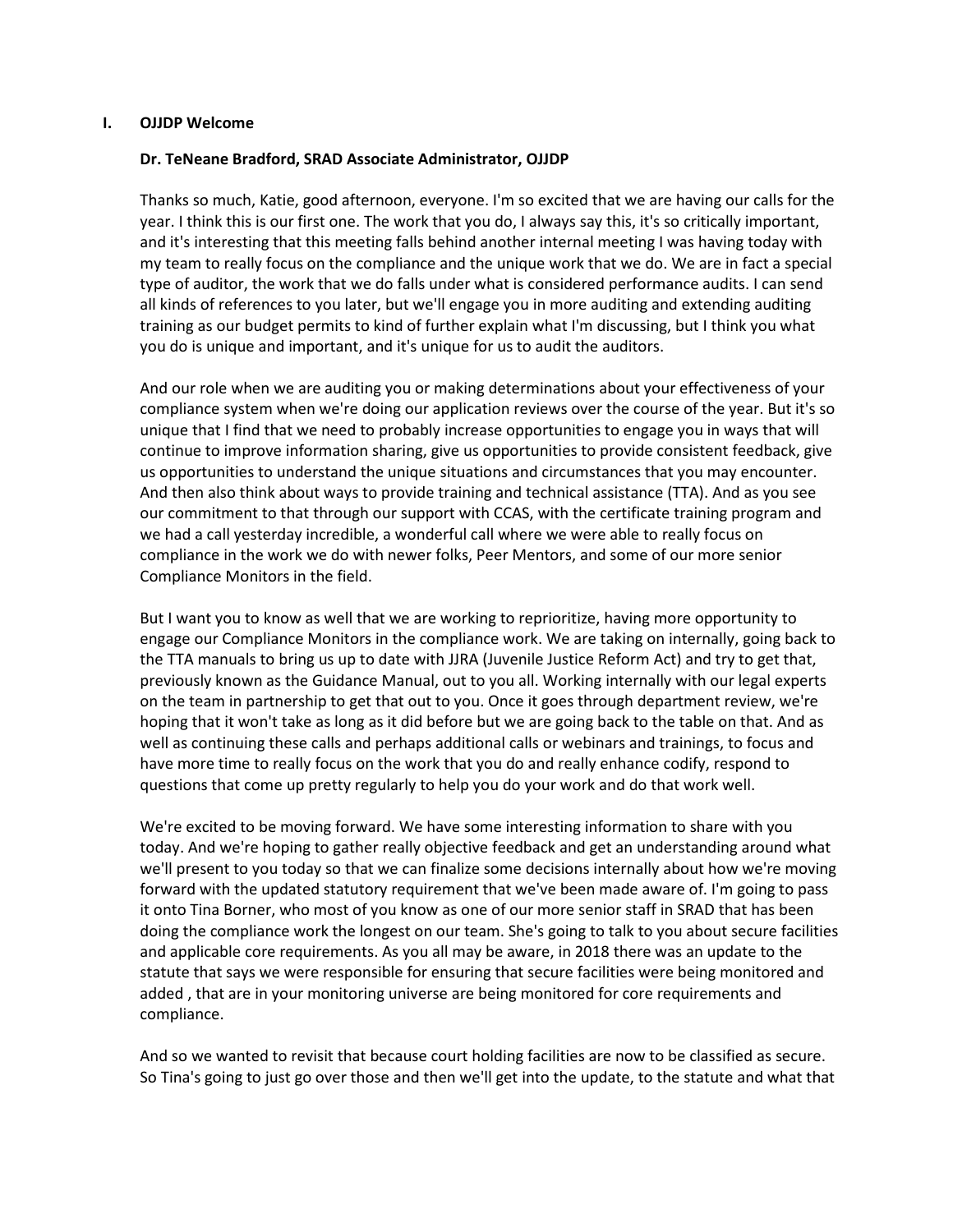may mean for, for all of you and get your feedback. Thanks, Tina.

### **II. Secure Facilities and Applicable Core Requirements**

#### **Ms. Tina Borner, SRAD Program Manager, OJJDP**

 Good afternoon, everybody. This is Tina Borner. I am a Grant Management Specialist for compliance I want to take this opportunity to talk to you briefly about what those secure facilities are and the core requirements that are applicable . As you can see for juvenile detention facilities, the DSO especially if there are any trustees that are used in either one of those types of facilities, whether it's and I am the most senior person on the SRAD team when it comes to compliance. Next slide please. (Deinstitutionalization of Status Offenders) special requirement applies and the Separation requirement applies. And let me just say for both , so those requirements are both for juvenile detention facilities and juvenile correctional facilities and the Separation requirement applies, for landscaping, whether it's for movement of food trays, whether it's for laundry, especially when we're talking about collocated facilities.

 That is what we are specifically talking about when it comes for Separation. And let me back up for a minute. I want to give praise and acknowledgement to Keith Towery, who is the one who came up with this chart for us. And so you will have this as a resource to you so that you can see what actual Monitor to monitor for what specific core requirements that you are looking for. So, as we move down, we go to adult jails and adult lock up. For adult jails and adult lockups, all three of the core requirements apply. You are looking for any type of violation in their logs for any of the three core requirements. , When we're talking DSO we're talking about status offenders that are being held core requirements are applicable to any of the facilities that you have to go in as a Compliance securely in an adult jail or in an adult lockup.

 depth now, but we can, if you have questions regarding what type of exceptions are available or accessible when you're talking about a Removal requirement violation. We are now down to the court holding facilities, and so what we are going to be discussing today, and TeNeane will get into a more in depth as we go through, is that with the JJRA of 2018, the definition that falls under our violation and the Separation requirement apply when it comes to our court holding facilities. We are And so, as well as a Jail Removal violation and Separation. When we're talking about the Jail Removal requirement, there are some exceptions to that. And we're not going to go into that in court holding facility has changed. A court holding facility now requires that the Jail Removal going to be talking about further requirements that are now going to be held responsible when you are looking at your court holding facilities.

 detention facility or juvenile correctional facility that are on the same grounds. That is what is normal, or I won't say normal, that is what it has been in the past. As you look at a collocated Oh, well, I won't say it's not just as important, but it is what is normally what we require, or we say is We will get to that in a little bit more in depth. I'm going to jump right past that and go into a secure collocated facility. When we're talking about collocated facilities, if you have something that is special, you need to contact your program manager in order to ask or ascertain if there is something special about a co-located facility. Normally, a collocated facility is an adult jail with the juvenile facility, DSO now comes into play, a Jail Removal violation does not come into play, but the Separation requirement does apply. A Separation in a collocated facility is what is important here.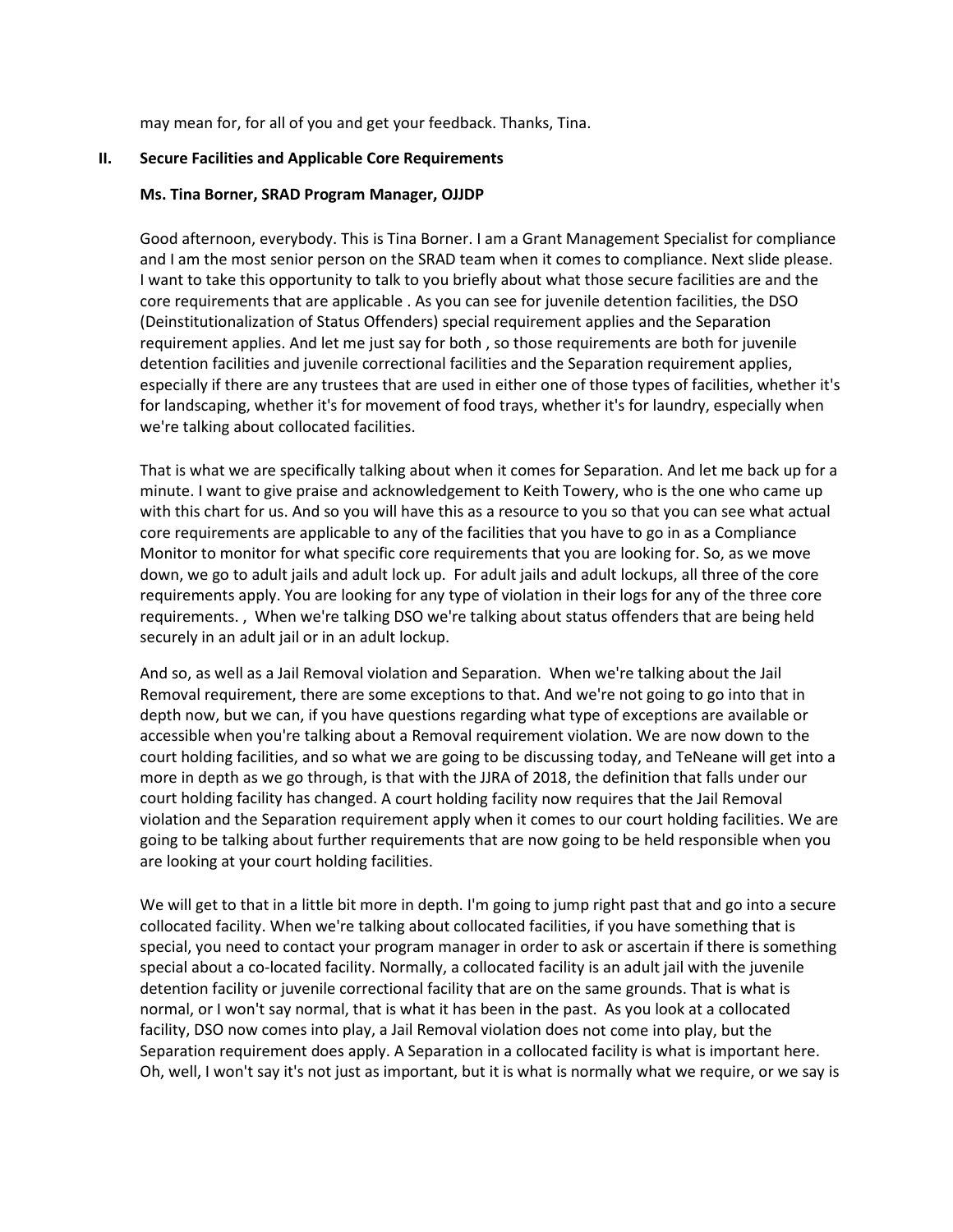what's most hard to do because it may come down to time phasing, because you may be sharing type of infrastructure facilities.

 Like you may be sharing the same play yard. You may be sharing the same gym. And it may require time phasing so that none of your juveniles are in contact with your adult inmates that may be collocated with that juvenile detention facility. One of the things that I will say, as I move down to longer a part of your monitoring universe. You do not have to report to OJJDP your non-secure or staff secure facilities, because as you can see, none of the core requirements apply to any of those types of facilities. But there is something specific in the JJRA that says you do not have to report to us what your non-secure or your staff secure facilities are. If you have non-secure lockups, you do the next section where we're talking about non-secure, staff secure facilities, that requirement is no not have to report those to us at any time anymore. That is one of the areas that used to be on the monitoring universe, but it no longer applies. So I know that...

## **Dr. TeNeane Bradford, SRAD Associate Administrator, OJJDP**

 are actually, we're recommending that you check to make sure that those classifications haven't changed because as you all know facility structures can change from non-secure to secure. And then you don't want to be in a situation where you find that facilities that needed to be added to your Can I jump in here for a second? I'm sorry, you're doing such a great job. Just want to jump in here and with the caveat that while they don't have to report, it's still important to make sure that you monitoring universe that were not added as a result of reclassification.

## **Ms. Tina Borner, SRAD Program Manager, OJJDP**

Exactly. I'm sorry I didn't mention that.

## **Dr. TeNeane Bradford, SRAD Associate Administrator, OJJDP**

No need for apology.

## **Ms. Tina Borner, SRAD Program Manager, OJJDP**

 No, no, no. I'm glad you clarified that. I'm sorry. I didn't say that it was on my mind, but it didn't now as we move into the court holding facilities, which is not new, but it's a new requirement to you that about the classification of court holding facilities? Wonderful. I will move it on now. Oh, wait, I come out. And so I appreciate that. And so I think that with this slide, are there any questions right have a question from Ryan.

## **Questions/Comments from the States and Territories**

During this segment, representatives from the states and territories entered their questions and comments in the chat and representatives from OJJDP responded orally.

**Ryan Shands, OR -** Does JR (Jail Removal) apply to the adult side of a collocated facility?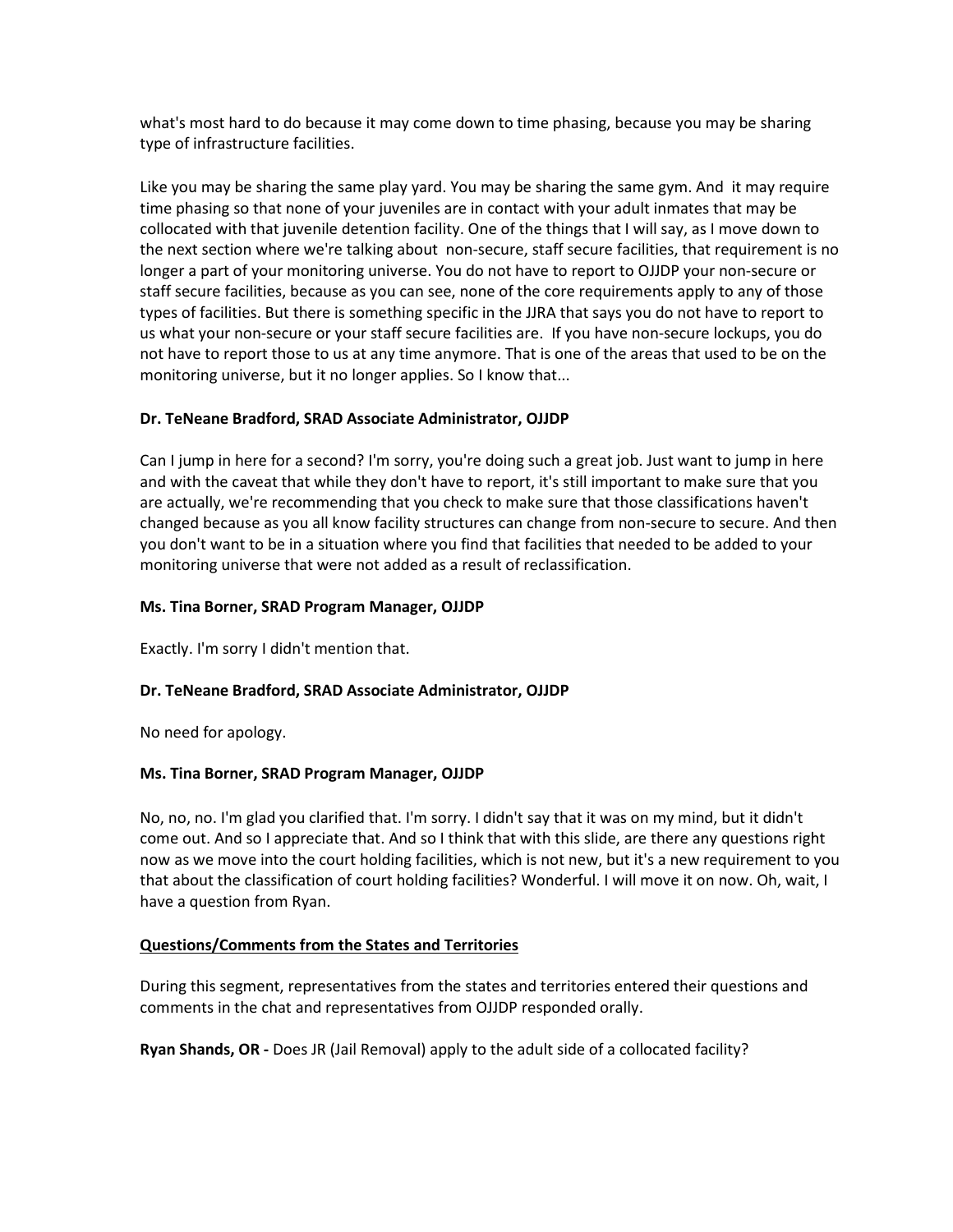**Ms. Tina Borner, OJJDP –** Does Jail Removal apply to adult side of a collocated facility?" If you look at the log of that adult side, and there are entries that are from juveniles, then yes, you would have to apply the juvenile, the Removal exception to that adult side. But that would, to me, and this is just to me, it would not make sense that if it's a collocated facility, that any juvenile would be on the adult side. And so that is just something that you have to look at as you are reviewing the logs from that adult side. Okay. Katie, I am not keeping up with these questions, so if you could...

**Ryan Shands**, OR – That's clear, thank you.

**Katie Penkoff, CCAS –** Yes, absolutely. So, the next question that's come in from Leslie in Nevada is if our juvenile correctional facilities are only staff secure, they no longer have to be reported?

 **Leslie Bittleston**, **NV** – If our juvenile correctional facilities are only staff secure, they no longer have to be reported?

 **Ms. Tina Borner, OJJDP –** That's correct, because they are still considered non-secure.

**Leslie Bittleston**, **NV** – Sorry, talking specifically about staff secure type facilities.

**Leslie Bittleston**, **NV** – Okay thanks, got it.

 **Katie Penkoff, CCAS** – And Tina Ryan has shared that's clear and thank you for your response. So again, just an encouragement for folks to put your questions in the chat box and to let us know by indicating, so if you would like to speak orally rather than just in the chat.

 **Katie Penkoff, CCAS** – The next one is DSO. And this is from Mona in Colorado, does DSO apply to jails and lockups only if they meet the definition of a detention or correctional facility?

 **Mona Barnes, CO** – Does DSO apply to Jails and Lockups only if they meet the definition of a detention or correctional facility?

 **Tina Borner, OJJDP** – That is correct. Well, as you can see in the footnote at the bottom, it says the normally always defined as a residential facility. But if you have a secure lockup that is not DSO requirement applies only in secure detention and secure correctional facilities, which are defined as residential facilities. So if you have a lockup, normally this doesn't apply to a jail, which is residential, then the DSO requirement I would assume does not apply. I'm sure I'm going to get some messages here, but I'm not sure. I mean, I have to…

 **TeNeane Bradford, OJJDP** – It's okay Tina. This is to me you all what we will do is make sure that we questions in writing. They will be vetted. We'll do it pretty quickly. I can assure you, you have support with us now that will help us get your questions answered. And we may have to tease out some more too. Here's the other thing I always say is as I've learned more about compliance, the easy answer. So, some of these questions should be easily answered. But it may be a reason why you're asking your question that we assume that you all should be knowledgeable about which follow up to your questions in writing, but we will vet them and make sure that we will answer your core requirements, things get really nuanced. And so what looks like the easy answer may not be an means we probably need to tease out the question a little bit more.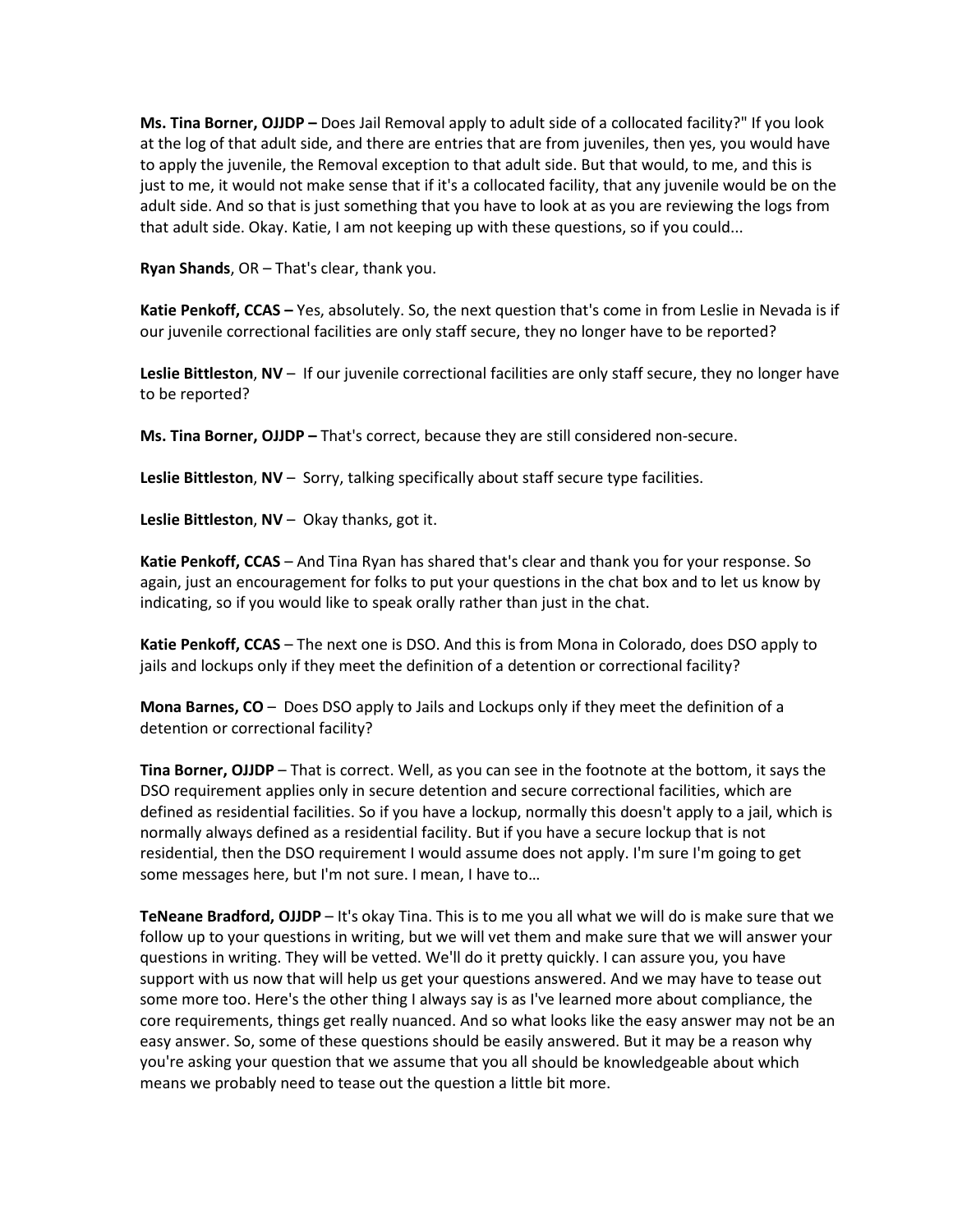**Katie Penkoff, CCAS** – Tina and TeNeane, we do have another question from Seth in Pennsylvania. Is this a good time to read that?

**TeNeane Bradford, OJJDP** – Go ahead. At least get it on record.

 **Katie Penkoff, CCAS** – Sure. "Under court holding non-secure facilities do not count, correct? Or are all court holding facilities counted?"

 **Seth Bloomquist, PA** – Under court holding... Non-secure facilities do not count correct? Or are all court holding facilities counted?

**TeNeane Bradford, OJJDP** – No, we are getting ready to go into that.

 **Katie Penkoff, CCAS** – Okay. And then Leslie in Nevada is asking, do these requirements start with this upcoming compliance review or next year?

 **Leslie Bittleston, NV** – Do these requirements start with this upcoming compliance review or next year?

**TeNeane Bradford, OJJDP** – So, okay… Go ahead Tina.

 **Tina Borner, OJJDP** – Sorry, with Seth's question it does not count non-secure court holding juveniles, just sit in the jury box or whatever, then those do not get counted. facilities. It only counts those that are considered secure. So, if they have any type of physical structures, a cuffing rail, a cuffing bench, a cell anything like that, that is considered secure. So those would have to be counted. If it is a non-secure court holding facility where the kids just sit or the

 **TeNeane Bradford, OJJDP** – Thanks, Tina. I'm also seeing some questions from Mona, you got several here that I think might require a little bit more one-on-one with you. But you see it Tina and Katie, does DSO apply to adult only jails?

**Mona Barnes, CO** – Does DSO apply to "adults only" jails?

 **Tina Borner, OJJDP** – Yes. And I don't know if, well, I mean TeNeane, you just said it requires more research, but...

 **TeNeane Bradford, OJJDP** – I'm just saying if they, it may, we may need to combine her question so questions around a particular core. We want to note that and then get back to them just to make that we're having some one-on-one time, just themes of people who are asking different types of sure we're teasing it out. Not picking on you Mona because this could be simple.

 **Tina Borner, OJJDP** – Now, just to be clear, DSO applies to any facility that meets the definition of a secure detention or secure correctional facility. So even if it's used as a space, say it's an adult only jail, you still have to monitor it and you still have to check it for DSO. So we may have to get back to you for further clarification on that, but it seems...

 **TeNeane Bradford, OJJDP** – Oh, no. That seems straightforward, but there's a reason why she's asking, right?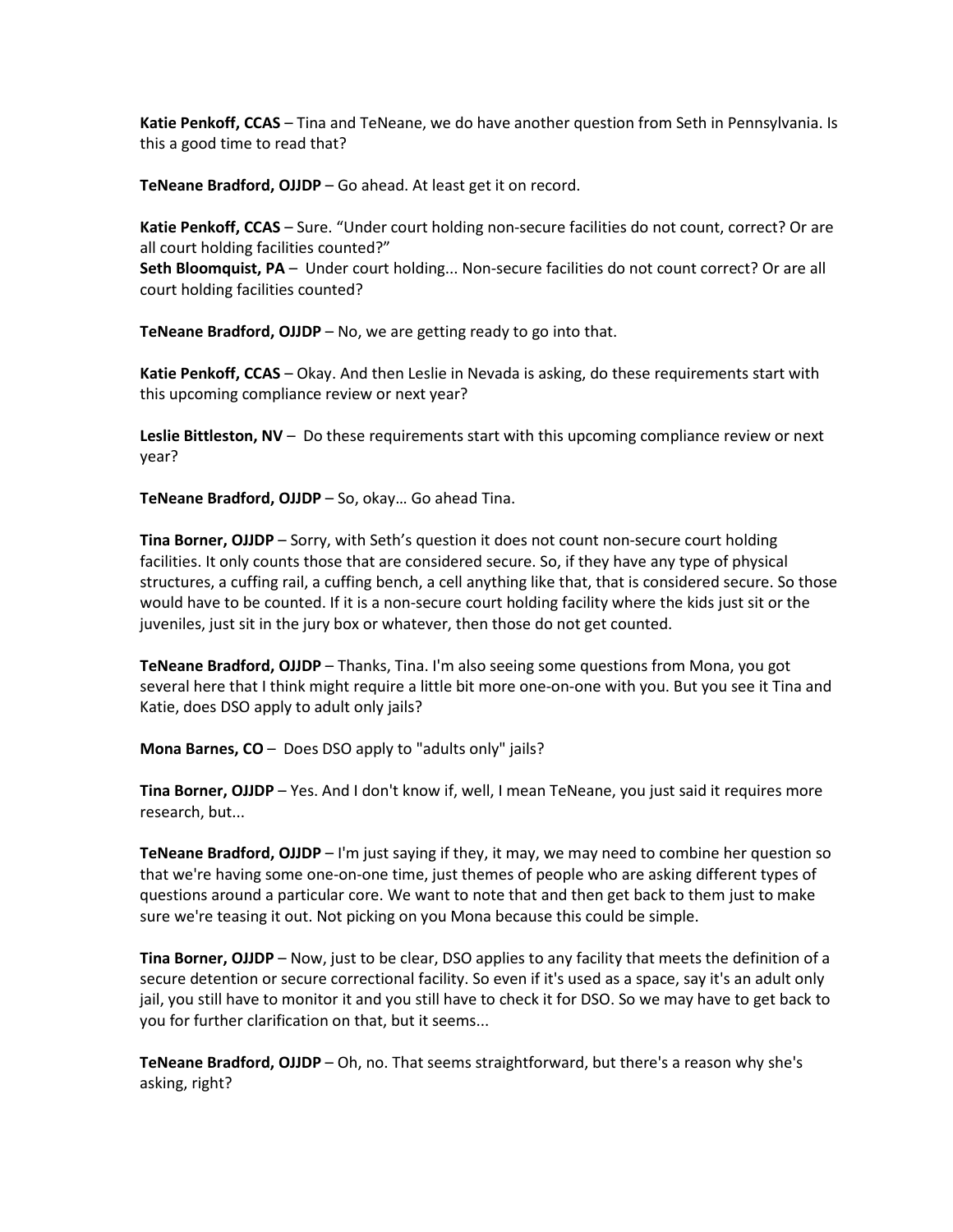**Tina Borner, OJJDP** – Oh, yeah.

**TeNeane Bradford, OJJDP** – So I want to get to that.

**Tina Borner, OJJDP** – Thank you. Yes.

**Mona Barnes, CO** – I got it!

 **Katie Penkoff, CCAS** – Okay. And Tina, you may have already responded about when the requirements start, whether it's this upcoming compliance review.

 **TeNeane Bradford, OJJDP** – I was getting ready to do that. So, all of these requirements have been this position, okay? The only thing that we get ready to discuss that new is the simplified definition in place to include the separation requirements for courtroom facilities for longer than I've been in of adult jail lockup that now will include secure, court holding facilities.

 only thing that is different is what we're getting ready to discuss, but we thought it was important to revisit these items obviously for a number of reasons. But I think one of them is this to be reminded So, all these things were in play, everything that we are talking about, for a number of years. The of what cores are applicable to what facility types.

 So, Leslie, your question was, sorry, talking specifically about staff secure type facilities, meaning out guys. So we applied the non-secure facility rules in the 2019, it should have been submitted this non-secure facilities that started you didn't have to collect, I've got to get my years, right. Help me past year in the data, right?

 **Tina Borner, OJJDP** – That's correct. So this is the first year that when you submit a monitoring universe that you can subtract out or not include non-secure facilities, because this is the FY20 data that they are supplying.

 **Keith Towery, OJJDP** – If I could just still make the suggestion, although you're going to be removing you want to just make sure you still have a list of them somewhere so you continue to check to the non-secure, staff secure facilities from your monitoring universe, like to TeNeane and Tina said, make sure that they've had that status has not changed, and they have not turned into a non-secure to a secure facility.

 **Tina Borner, OJJDP** – Right. And the one thing that you don't see on here is prisons. And that may be another topic that we want to talk about later, but that is something that is on our radar as well.

 **TeNeane Bradford, OJJDP** – Yeah. We will spend every, every call we can to revisit some of these meatier issues. And we may expand the calls, CCAS just note that we will use our time to make sure we've got issues that are challenging us and we can information share and provide TA or peer to that we're really giving time to the issues and focusing on trying to answer as many questions as possible and really help problem-solve. Sometimes it may be an issue of we know the answer, but peer assistance would be useful.

**Katie Penkoff, CCAS** – We can absolutely support OJJDP and the field in whatever ways needed.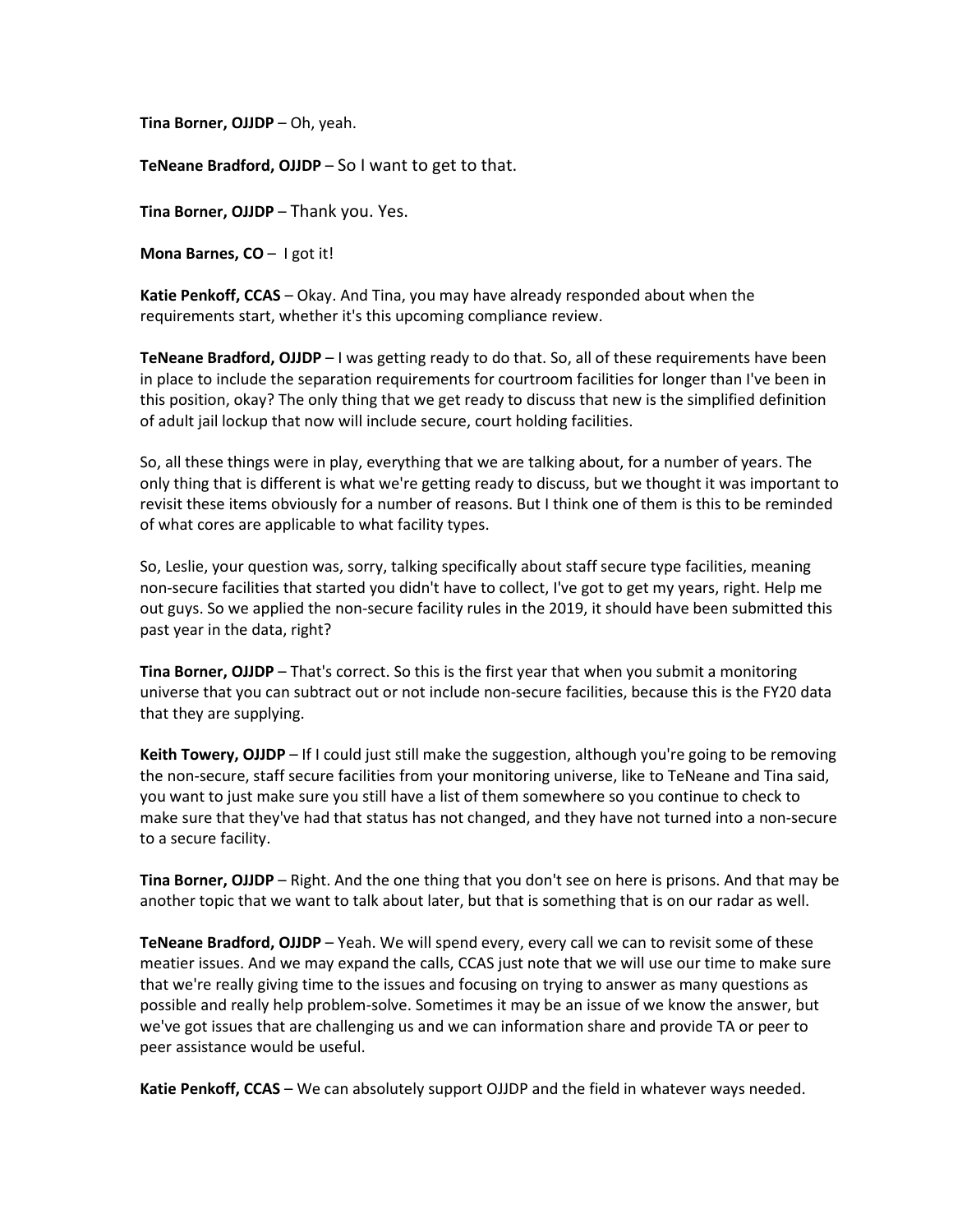**Tina Borner, OJJDP** – Okay. I think that's the end of my presentation. Would you like to drive Miss TeNeane?

#### **III. Introduce Court Holding Requirement**

### **Dr. TeNeane Bradford, SRAD Associate Administrator, OJJDP**

 I think I'm ready. You guys have trained me well. If not, you'll have my back. Thank you. All right. Okay. So here we are, we have continued to scour through the new, the JJRA. And at some point not too long ago, we were made aware that the definition of jails and lockup or adult changed. We forward. We want to follow it along. We want to make sure we're always being held to reporting on full and successful implementation of statutory and regulatory requirements for the JJDPA and what made aware that as of October 1st, we were to notify you all that secure court holding facilities now missed this in our fact sheet, we acknowledged that, but instead of going backwards, we're moving is supposed to occur under the Title II Formula Award Grant Program. And so, we actually were fall under the definition of jails and lockups.

 definition of jail and lockups in the JJDPA, mean secure facility now, not locked switch from lock to secure facility that is used by state unit of local government or any law enforcement authority to detain or confine adult inmates. Previously it's had, as you can see, scratch through, some additional language. It says, A, pending the filing charge. B, awaiting trial in a criminal charge, or C, convicted of facilities, under the definition and classification of jail or lockups for adults. It made it simple in some ways to capture a category that's been murky but it's clear to us that the authors of the statute So, you can see here the previous definition in the 2002 JJDPA has red marks crossed through it. The violating a criminal law. All that has been now removed which now has court ,secure court holding wanted us to make sure that youth were being protected in any secure facility that now includes court holding facilities.

## **Definition of "Jail or Lockups for Adults"**

"The term 'jail or lockup for adults' means a locked secure facility that is used by a State, unit of local government, or any law enforcement authority to detain or confine adults inmates – (34 U.S.C. §11103. Definitions. Section (22))

(A) pending the filing of a charge of violating a criminal law:

(B) awaiting trial on a criminal charge; or

(C) convicted of violating a criminal law "

 And so we wanted to let you know that. The Separation requirement has always been required for court holding facilities. For the field audits that I've been out on, you guys know we go into the court holding facilities and we actually test to see if there's sight and sound separation. We were looking for time phasing and things that are policies, laws, as well as features that would ensure that if you do not come into a sight and sound contact with adults who may be held and awaiting a trial or hearings or whatever in the courtroom. That's not new, what is new though is now they won't be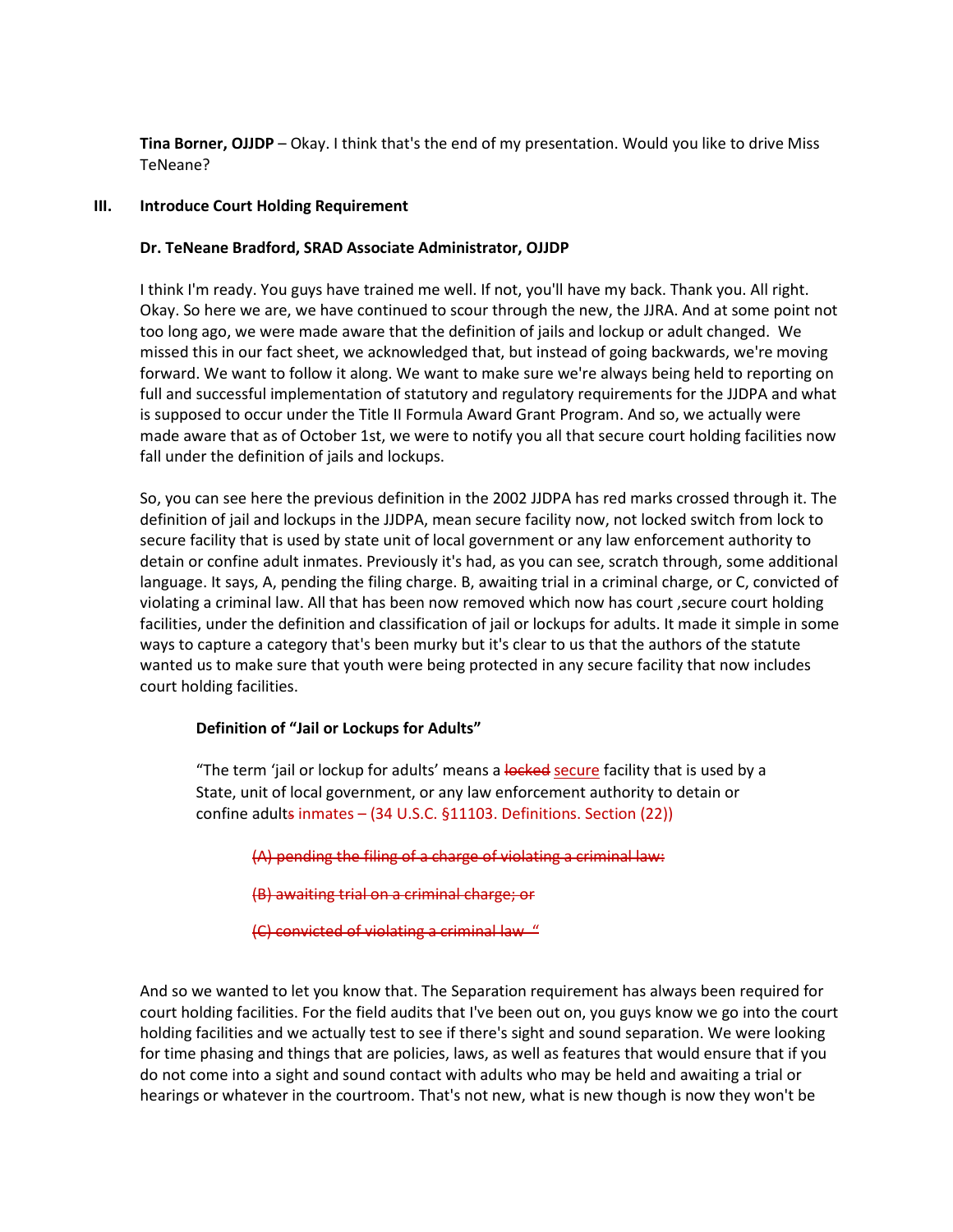monitored for the Jail Removal requirement and that actually was supposed to go into effect October 1 of this past year, likely before then.

 change, before we came out and said, here's a new requirement, learning from the pains of the a lot of other challenges, we certainly did not want to make the assumption that you were already on data collection and figure and monitor for violation for the Jail Removal requirement. But we didn't know, and we wanted to let you know that now it will be a requirement. And we want to But again, this was identified. and we were alerted of this change. And before we instituted the past, trying to mitigate risk of concern, recognizing that we are in the unprecedented pandemic and kind of prepared to do this work. I think that many states could be ready to go and kind of backdate open the floor to have discussions about what that means for you, what are some of the challenges that you have.

 Know that whatever those may be as we are finalizing decisions that we want to match our requirements with training and TTA and guidance and support, mentorship, help with discussions relationships with, to be able to have those doors open for you to get what you need to monitor for with court leadership, meet with associations that we can build relationships and help you build compliance with Jail Removal.

 We got a few minutes and then turn back the tables to you all and allow CCAS to facilitate hearing back from you, concerns, challenges, perhaps questions. Know that you may not be able to answer back to you some additional guidance. So, can we go to the next slide? all of them, but we are taking notes, copious ones, and we'll be debriefing to turn around and get

 So, this is just another chart (Core Requirements Chart) to help you understand how to apply which core requirements to the type of offender or non offender and what they're held for, and then where. Very useful tool that we wanted you to see, and we'll have and we'll make sure we get these out to you.

## **IV. Discussion: Court Holding Requirement – Open Forum**

 and comments in the chat and representatives from OJJDP responded orally. Also during this segment, representatives from the states and territories entered their questions

**Ryan Shands, OR** – Oh, this definition is so much better (i.e., Adult Inmate).

 **Kristy Love, DC** – DC's court holding facility is run by the U.S. Marshals Service. We have no authority to require them to provide us with admissions logs/data for the facility. Also have Privacy Act considerations that may prevent them from sharing record-level, identifiable data on adults in their facility.

 different, different, different, and we're already having conversations about what that may look like **TeNeane Bradford, OJJDP –** So, we got a couple of questions here. We are aware of issues with DC, for DC. So just be aware we've been spending some time thinking about trying to anticipate concerns out there.

**Kristy Love, DC** – Thanks!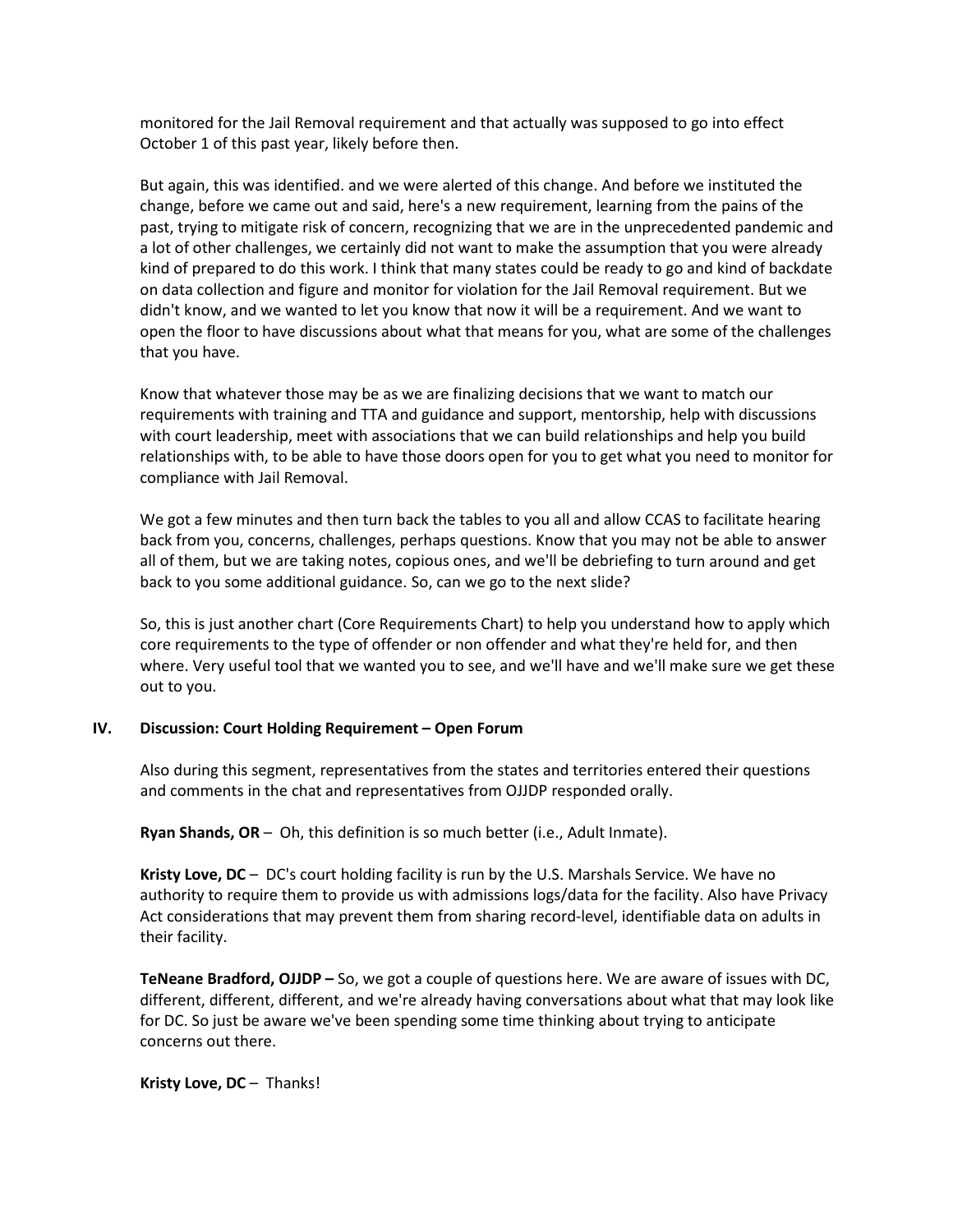**Danny Turek, OH** – When will compliance tool be opened to submit data?

 **TeNeane Bradford, OJJDP** – Danny, your question, "When will the compliance tool be open to 2, but it all will be required at the same time. I can also tell you that the timeframe will allow for the deadline being missed, and so we can only do the next best thing, get the solicitation out, and we'll open it and give you the deadlines for when the tool is open and instructions of how to get that information in moving forward. So we will have our regular webinars. I think we've also planned to submit data?" It will be after the solicitation opens. We are getting pretty close to an announcement of the solicitation. Be aware that I think it's probably obvious at this point given the transition of leadership and the new system that we will be having a one application submission process. So you'll still be required to submit all the same information that you would typically do in phase 1 and 30 day extension should you have justification for it. So we were pretty close to the regulatory have actually a Just Grants webinar to help you submit correctly.

 **Katie Penkoff, CCAS –** And Dr. Bradford, I see quite a few other questions. Would you like me to read them for you?

**TeNeane Bradford, OJJDP** – Please.

 **Sara Redfield, KY** – So, to be clear, a police department with a cuffing bench is not considered a secure facility because it is not a place to detain inmates?

**Tina Borner, OJJDP** – Hi Sara, this facility is considered a secure facility.

 **Katie Penkoff, CCAS** – Absolutely. Of course. So, Sarah, I believe in Kentucky, says to be clear, a police department with a cuffing bench is not considered a fixture facility because it is not a place to be detained or confined in.

 **TeNeane Bradford, OJJDP** – I'm sorry, you cut out. But cuffing benches it says secure to me. I don't know what anything else, I couldn't hear everything else you said, but cuffing rails.

**Tina Borner, OJJDP** – This is Tina.

**TeNeane Bradford, OJJDP** – Okay.

 **Tina Borner, OJJDP** – That is considered a secure facility because it has physical structures that will securely detain someone.

**Sara Redfield, OJJDP** – Thanks, Tina.

 **Ryan Shands, OR** – Does this mean we will be required to submit this information for the upcoming FY20 report?

 **Katie Penkoff, CCAS** – Sorry about my voice cutting out. I've got another one here from Ryan in Oregon, does this mean we will be required to submit this information for the upcoming FY20 report?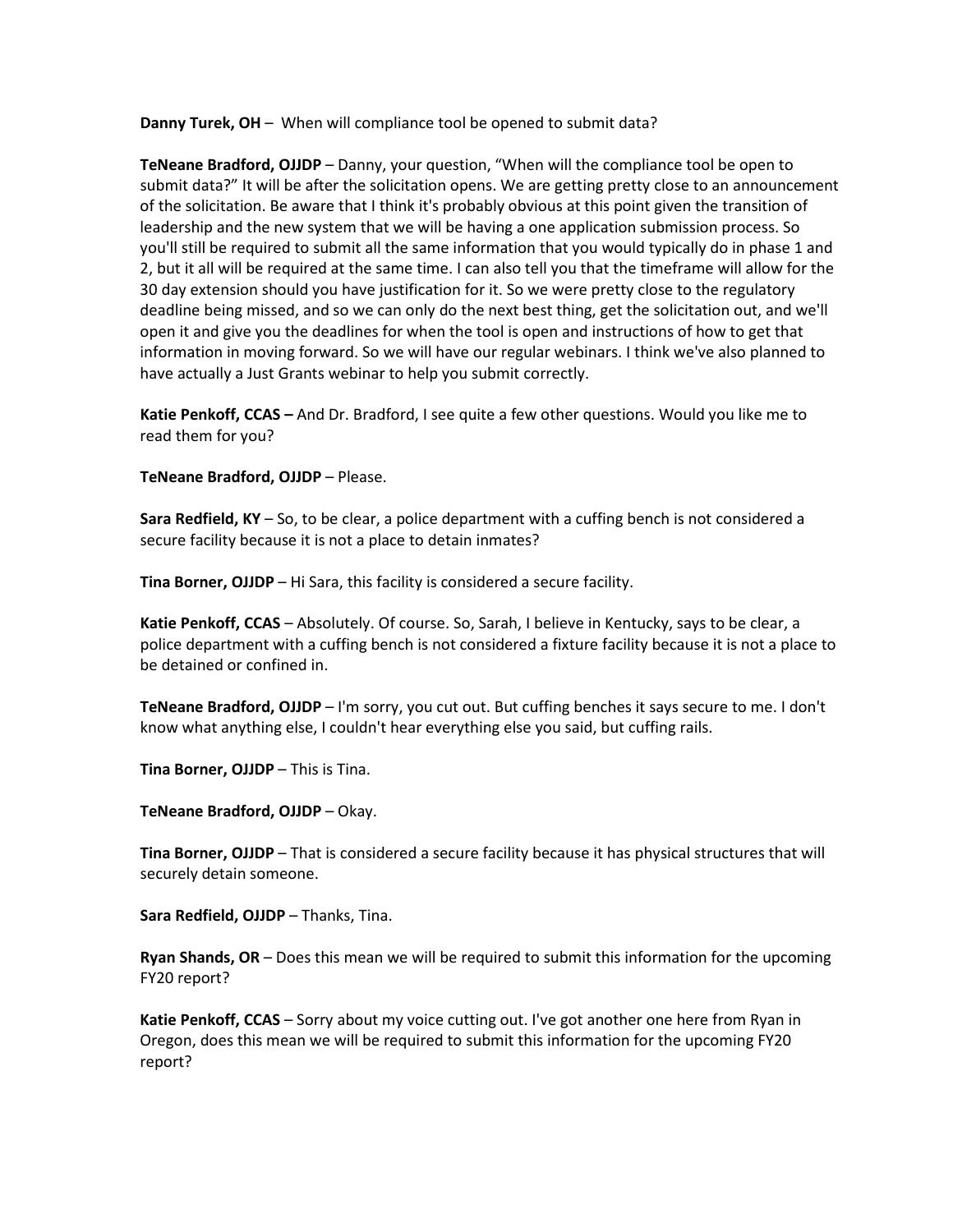**TeNeane Bradford, OJJDP** – We're making decisions. So, the FY20 report will go into the, no, no, no. So, the FY20, the actual FY20 data won't apply until 2020, we're in '21 now, 2022. So, it wouldn't be backdated for what you're submitting. It would be if we went with as is your data collection, period started October 1, 2020, this the start of the federal fiscal year, this federal fiscal year 2021, which will affect your 2022 applications.

**Ryan Shands, OR** – That's clear, thank you.

 **Mark Thatcher, MT** – Are adult prisons classified as "Secure: Adult Prisons" in the monitoring universe? Prisons aren't referenced in the chart you provided earlier in the slides.

 **Katie Penkoff, CCAS** – Thank you TeNeane, we've got a "that's clear" and thank you for that response. We've got Mark Thatcher in Montana, "Are adult prisons classified as 'secure adult prisons' in the monitoring universe? Prisons aren't referenced in the charts you provided earlier in the slides."

 **TeNeane Bradford, OJJDP** – Glad you mentioned that. I'm going to frankly say this is a different topic of discussion that we want to have as a part of an upcoming call. And it may be sooner than the next quarterly call. This is an area where typically we were looking for information about scared straight programs. We know generally adults are supposed to be in adult prisons, but we have some Unless anybody else wants to jump out there on that, I think we can safely say that we'll have some guidance around what to look for. And we want to make sure that we internally are all on the same page. And then we present the guidance and have some discussion around secure adult prisons. follow up around it.

**Mark Thatcher, MT** – Thank you! I look forward to your follow up discussion.

**John Stigall, WV** – Secure but may not be residential.

**Leslie Bittleston, NV** – Once the compliance tool is open, will we have 30 days to submit data?

 **Katie Penkoff, CCAS** – We also have a comment from John in West Virginia, as he says, "Secure but bench. John, can you provide a little more context there? And what we are waiting for John's response, I see Leslie is asking, "Once the compliance tool is open, will we have 30 days to submit may not be residential." And is that perhaps in reference to the police department with a cuffing data?"

**TeNeane Bradford, OJJDP** – At a minimum. Yes. At a minimum.

**John Stigall, WV** – The police station with cuffing.

 **Katie Penkoff, OJJDP** - Okay. Thank you, Dr. Bradford. And John is saying that his comment was in reference to the police station with the cuffing bench she said it's secure, but may not be residential.

**TeNeane Bradford, OJJDP** – Correct.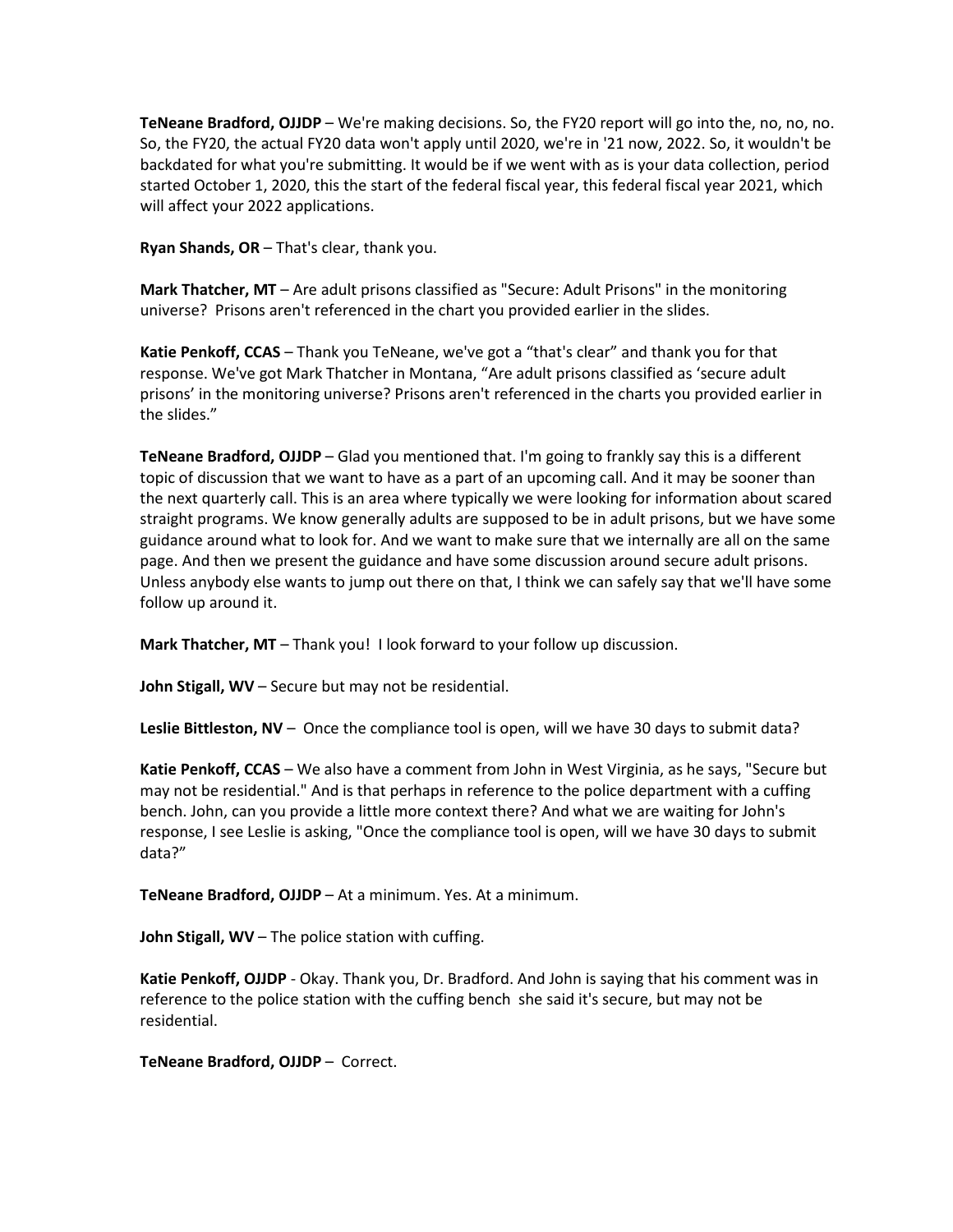**Shaniqua McRae, NJ** – Does jail removal in court holding mean juveniles can only be held securely for no longer than 6 hours in totality? or is it 6 hours prior to court and 6 hours post court?

 **Katie Penkoff, CCAS** – Okay, great. So, Shaniqua in New Jersey, "Does jail removal and court holding mean juveniles can only be held securely for no longer than six hours in totality? Or is it six hours prior to court and six hours post court?"

**TeNeane Bradford, OJJDP** – The answer is six hours total. Post or pre-post, total.

 **Kenneth Stables, VA** – So, an adjudicated juvenile delinquent offender cannot be placed back into a court holding cell pending transfer to a juvenile detention center?

 **Katie Penkoff, CCAS** – Great. And related to the prisons, Mark is saying, thank you. He looks forward to the follow-up discussion. And then Kenneth Stables in Virginia is saying, "So an adjudicated juvenile delinquent offender cannot be placed back into a court holding facility cell pending transfer to a juvenile detention center?" And that's a question.

 **TeNeane Bradford, OJJDP** – Sure. Hold on. Let me ponder for a second. Correct. Adjudicated juveniles can't be detained in adult jail or lock up.

**John Stigall, WV** – I thought Court holding were 6 hours pre and 6 hours post court appearance.

 **Katie Penkoff, CCAS** – And please again, let us know if you want to speak orally in the chat and also and Assistance Division. And so, John is saying, "I thought court holding were six hours pre and six keep your questions or comments coming in for our team from OJJDP and the State Relationships hours post court appearance."

**TeNeane Bradford, OJJDP** – Hey, John, we can talk about it some more, but it's six hours total.

**John Stigall, WV** – Ok thank you.

**Shaniqua McRae, NJ** – Cannot be detained for longer than 6 hours, correct?

 correct? And so, I think you just spoke to that. **Katie Penkoff, CCAS** –And Shaniqua is saying, "Cannot be detained for longer than six hours,

**TeNeane Bradford, OJJDP** – Correct.

**Eloisa Tuitama, CA** – How does the Jail Removal exceptions apply?

**Katie Penkoff, CCAS** – Eloisa says, "How does the Jail Removal exception apply?"

**TeNeane Bradford, OJJDP** – To court holding facilities?

**Eloisa Tuitama, CA** – Yes, as to CH (court holding facilities).

 **TeNeane Bradford, OJJDP** – So Eloisa, I guess it's a little bit more of a dialogue. I hope I'm getting lots of notes. It should apply like any other jail or lockup that you monitor for. So the same way you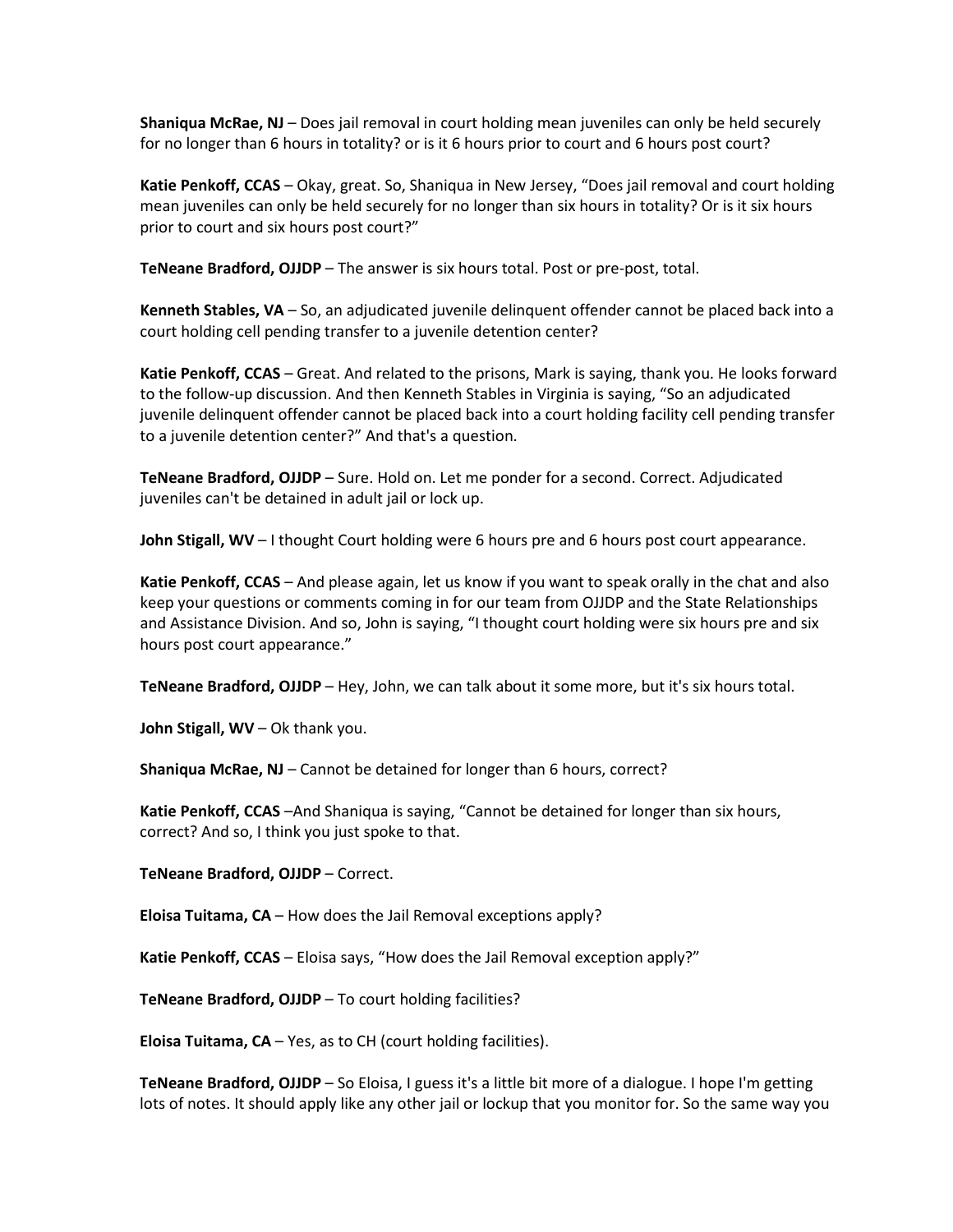monitor for other jails and lockups is the same way you would court holding facilities. This may require, perhaps a little bit more training on the things you look for which we don't have time to go into detail today, but certainly something we can connect back with you with, because that whatever you're looking for in the others is the same one that applies the same as you would with court holding facilities.

**Eloisa Tuitama, CA** – Okay. Ty (thank you).

 **Robb Burroughs, MI** – What about a court that has two holding facilities, one designated for adults, one for juveniles? Are both still considered jails or lockups for adults?

 **Katie Penkoff, CCAS** – And we a question from Rob Burroughs. "What about courts that have two holding facilities, one designated for adults, one for juveniles. Are both still considered jails or lockups for adults?"

 **TeNeane Bradford, OJJDP** – I'm not assuming it would depend on the structure. Tina, have you seen anything? I mean…

 **Tina Borner, OJJDP** – This is Tina. I'm sorry. I would ask how are they separated? Is it just like one holding facility for adults and one holding facility for juveniles, but it's one whole court facility at that time? And so, if you're just saying that it's two separate holding areas, that's a little bit different question.

**Robb Burroughs, MI** – On different floors.

**Katie Penkoff, CCAS** – And Tina he is providing clarification that they are on different floors.

 **Tina Borner, OJJDP** – Well, that's still one court facility. And so, we may have to get back on that, but I think that we'll have to get back on that question.

 **Didier Moncion, OJJDP** – This is Didier. It sounds to me that even though they may be sharing different floors, it's still under one roof. So, my response is that it would be considered an adult jail lockup.

 **Tina Borner, OJJDP** – I think that, this is Tina. I still think that we need to talk about that because we have had facilities within facilities. And so, we need to talk about that a little bit more.

 **TeNeane Bradford, OJJDP** – I think generally you're right. I mean, one facility is one facility, generally you go to a typical court holding facility on different floors, different whole sides. But we do have this situation now where we've got different classifications in the same building that may hold court. So, we'll just have to get a little bit more in depth in providing the answers to that question.

 **Mona Barnes, CO** – Kenneth's question is going to be problematic - not allowing adjudicated juveniles to be held in secure court-holding.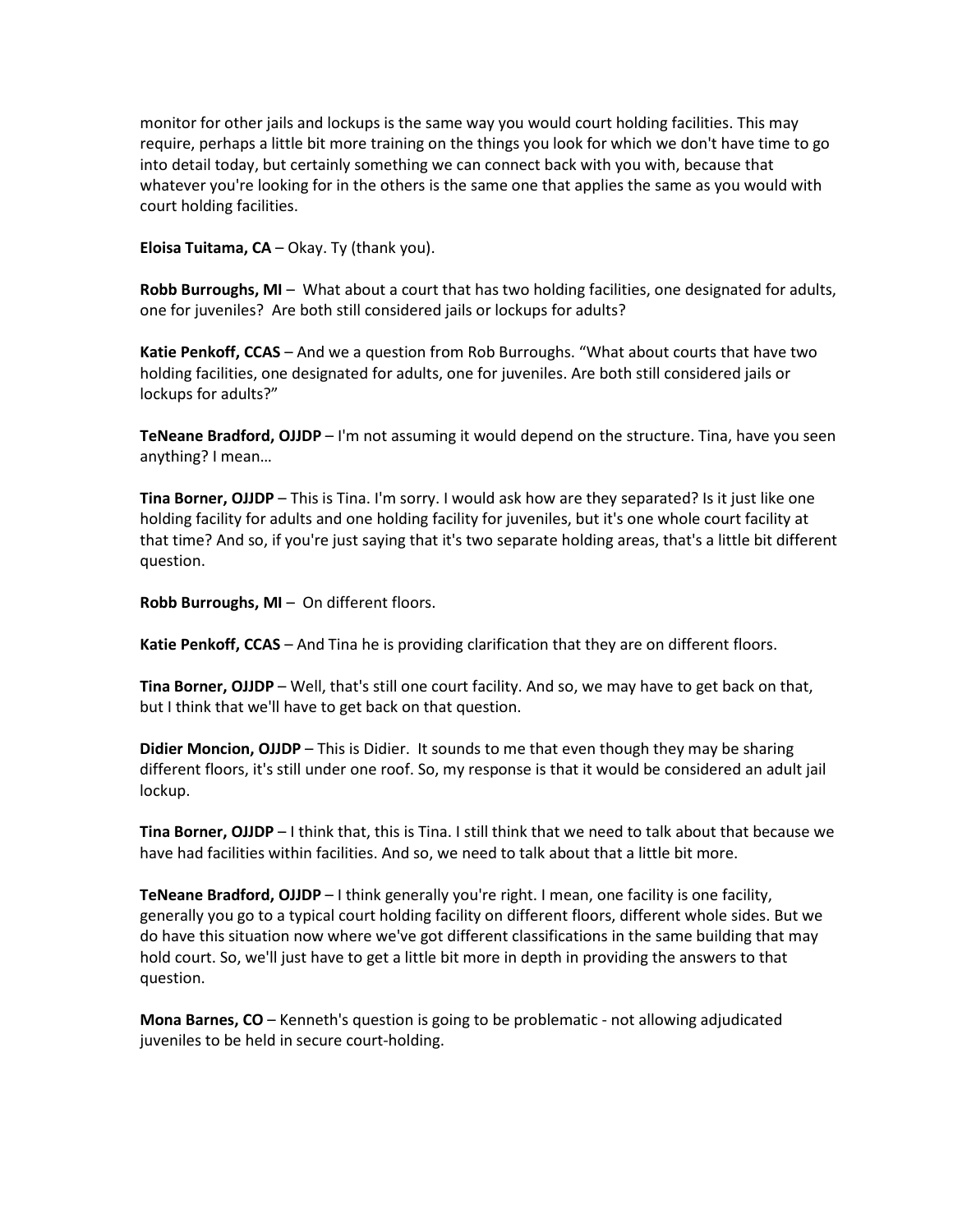**Shaniqua McRae, NJ** – I think there's some confusion with the answer provided to that question Mona asked. The answer appears to be yes they can hold them but not longer than 6 hours. Can we get clarity?

 **Katie Penkoff, CCAS** – And there seem to be some additional comments that relate back to there's some confusion with the answer provided to that question. The answer appears to be, yes, they can hold them, but no longer than six hours. And can we get clarity?" Kenneth's (Kenneth Stables, VA) questions. Here Mona is sharing that, not allowing a juvenile to be held in a secure court holding facility that could be problematic. And Shaniqua is saying, "I think

 **TeNeane Bradford, OJJDP** – So there's a six hour exception. They cannot be held longer than six hours.

 **Didier Moncion, OJJDP** – This is Didier, I think the issue is the adjudicated component. Adjudicated juveniles cannot go back into lockup is where there seems to be confusion on as I'm reading the question.

**Seth Bloomquist, PA** – I'm confused... I thought we could designate facilities by holding.

**Ryan Shands, OR** – Yes, adjudicated is the issue.

 **TeNeane Bradford, OJJDP** – Oh, okay. I'm seeing it, it's not for adjudicated, because you don't hold period adjudicated juveniles. The six hour exception only applies to accused delinquent offenders. Thanks. I'm reading lots of different notes. So, there's a difference adjudicated, no exception. Accused delinquent, six hours and it's total no longer than six hours. And that's the only way the six hour exception is applied.

 **Bill Harper, MD** – Juveniles adjudicated after trial would most likely come back to holding. I hope there is some clarity in T/A.

**Seth Bloomquist, PA** – I agree with Bill.

 **Katie Penkoff, CCAS** – So then we have Bill Harper who has shared "…juveniles adjudicated after trial would most likely come back to holding. I hope there is some clarity in technical assistance."

**TeNeane Bradford, OJJDP** – We can certainly look into that Bill. We have a few minutes. I wish we...

 **Ryan Shands, OR** – Right, but after trial has ended and a juvenile becomes adjudicated and put back into the cell pending transfer or release, would be problematic wouldn't it? An adjudicated juvenile cannot be detained for their offenses in a facility for adults.

 **Katie Penkoff, CCAS** – So Ryan is sharing, "Right, but after trial has ended at the juvenile becomes adjudicated and put back into the cell pending transfer or release, would be problematic, wouldn't it? An adjudicated juvenile cannot be detained for their offenses in a facility for adults."

**Shaniqua McRae, NJ** – I'm equally confused.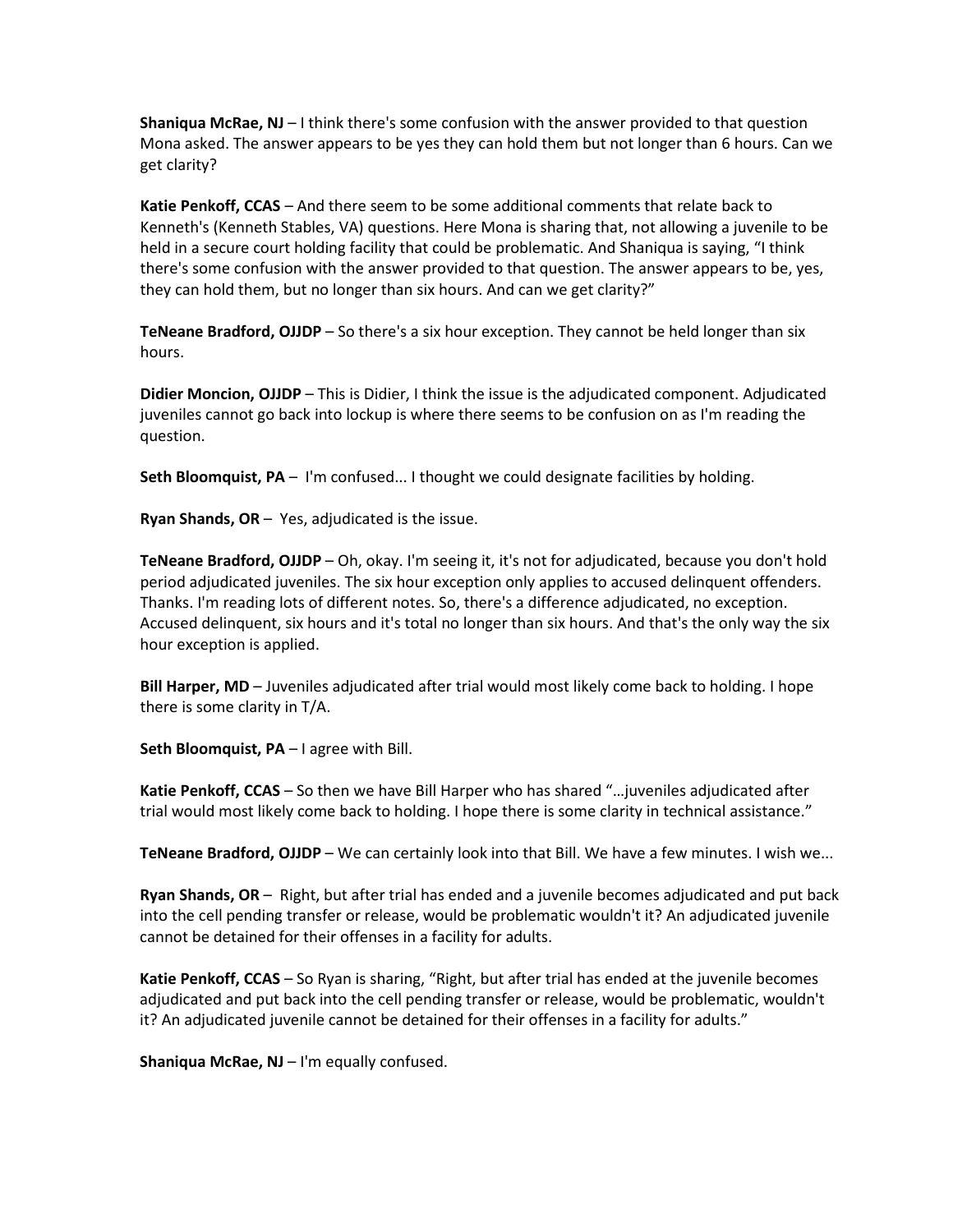**TeNeane Bradford, OJJDP** – We'll provide some more clarity, we'll get unconfused because we only have 10 minutes and I want to use the rest of it. I definitely I'm aware of my previous experience at Ryan, I love it. I do want to make sure that we use these opportunities to come out with one voice the same, but they're not. But we want to make sure that we come back to you pretty quickly or have a follow-up to have discussions around things like prison and what it means and what we're the state level that they do go back to holding. I just want to make sure that whatever we come. Yes, consistently with these, I recognize it in the past the carefulness is to ensure that we are not giving conflicting guidance for general questions. There are going to be nuanced situations that may look looking for and what may apply when spot checking them.

 And when you do, how are you monitoring for scared straight and all the nuances around that, and adjudicated. Now they're no longer, just so you all know I'm saying, they're no longer accused, the what that looks like, and if that is a violation or not. And you want to make sure that we get you then this whole notion about holding youths once they've been adjudicated. They just got judge has made a decision, now they're going somewhere except home. And so we want to know some clarifying answers, for the last eight minutes…

**John Stigall, WV** – Juvenile would return to holding awaiting transport.

**Ryan Shands, OR** – Thank you everyone :).

**Shaniqua McRae, NJ** – Appreciate it!

**Ryan Shands, OR** – LOTS of questions! Lol.

**Mona Barnes, CO** – Thanks.

**John Stigall, WV** – Let's hope so Laura.

 **Ryan Shands, OR** – A manual always helps get us 90% there, and clarifying questions for the other 10%.

**Tina Borner, OJJDP** – This is Tina. I am sorry, TeNeane.

**TeNeane Bradford, OJJDP** – Go ahead.

 **Tina Borner, OJJDP** – This is Tina, and I want to put a little kink in the system to make sure that Compliance Monitors understand that court holding facilities will now be a part of your 85% to put a dent in your 85%. And may provide with you an ineligible for Title II funding type of world, reporting requirement. They will have to report data to you on an annual basis. And so they will be part of your 85%, and so if you don't get data from any of your court holding facilities, that is going which you don't want to be in.

 aware how sometimes the courts are hard to get in line or to help you with your monitoring capabilities, which is why we are going to be talking about more TA that could be provided to you to So I would highly recommend that you start talking to your court holding facilities, and we are well try to help with that. But I think that you definitely need to be aware that we will be looking at court holding facilities as part of that reporting world. And they have to be a part of that 85%.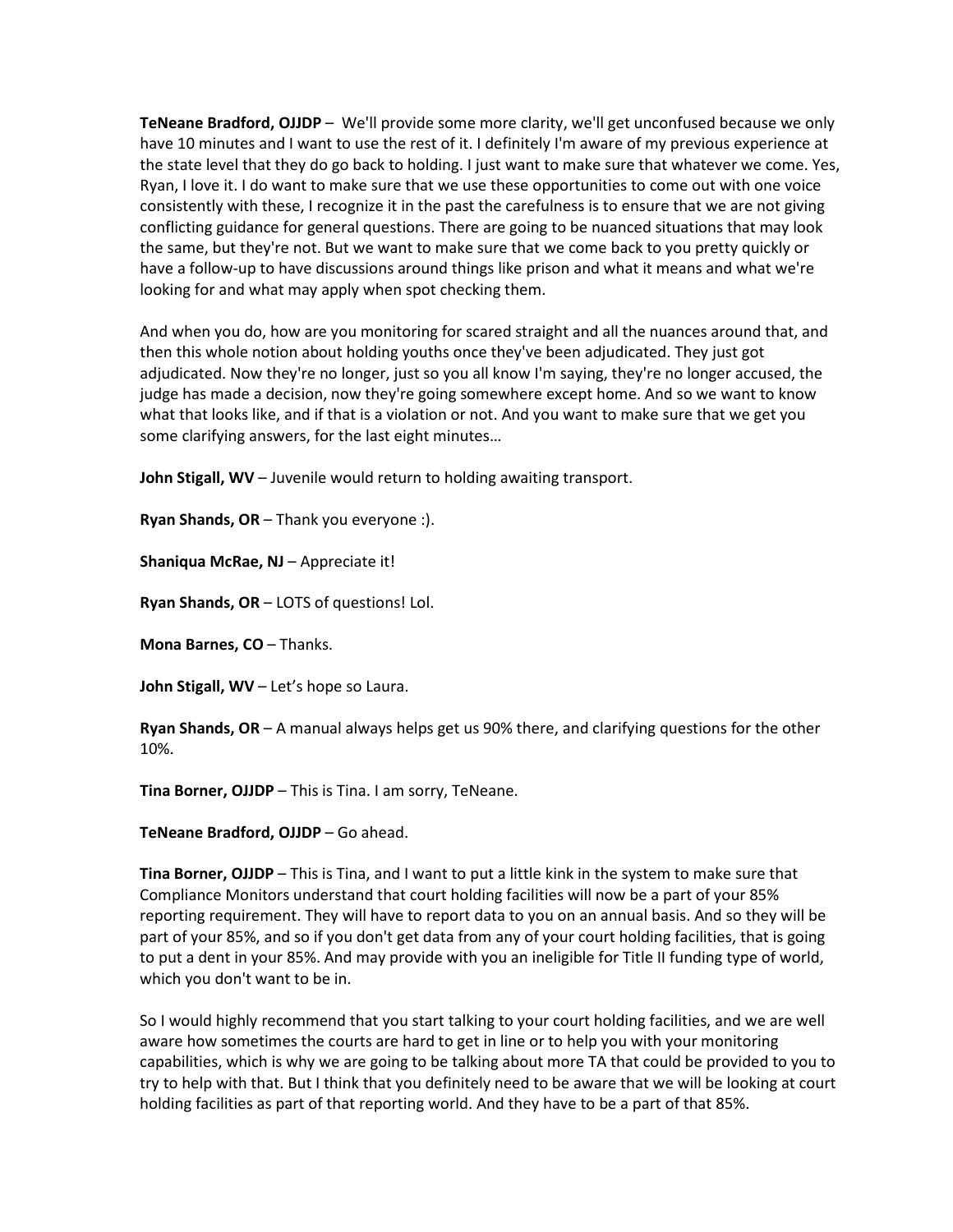**TeNeane Bradford, OJJDP** – Thank you. Which is why I wanted to spend a few extra minutes getting that means for you all in terms of data collection. And we want it to really spend this time trying to get an understanding about while we've got some nuances here to address, I think they're minor in comparison to what does it mean now that we're saying data collection is required likely going to October 1st, this current data collection period that could affect the FY22 award. We want to hear your feedback about what that means. Because I think we've lost some sleep worried about what from you about your concerns and your ability to do that. We need to know how this will affect you.

 **Mona Barnes, CO** – Can we still apply different facility classifications to different SECTIONS of a facility depending on where secure holding is located?

 **Katie Penkoff, CCAS** – We do have a couple of questions and comments coming in. So Mona has shared, "Can we still apply different facility classifications to different sections of a facility depending on where secure holding is located?"

 **Tina Borner, OJJDP** – Hi TeNeane, this is Tina. I think that's on a case by case basis. And we need to go and look at specific facilities for specific locations.

**TeNeane Bradford, OJJDP** – I would agree, Tina.

**Ryan Shands, OR** – e.g. Administrative Office Section vs. Adult Jail or Lockup Section.

 **Katie Penkoff, CCAS** – And Ryan is providing an example of an administrative office section versus adult jail or lockup section.

 **TeNeane Bradford, OJJDP** – So juvenile drawings essentially, right? So you all remember the room that you can get in, but you can't walk out. handwriting, the drawing. Instead of the application being one. Yes, yes. Generally, yes. Those apply. We want to make them pretty for you. So, we'll make sure we get back and reference those, but I think Tina is right. In some situations, in some states you've got very nuanced situations going on that are a little bit different than just the administrative section versus a cuffing rail, bench, a locked

 **Bill Harper Harper, MD** – Does that mean annual Court Surveys will no longer be allowed or does it mean a modification of the survey?

**Mona Barnes, CO** – Exactly.

**Ryan Shands, OR** – Yes lol.

 **Katie Penkoff, CCAS** – And Bill is sharing, "Does that mean an annual court survey will no longer be allowed? Or does it mean a modification of the survey?"

 **Tina Borner, OJJDP** – A court survey does not get to you looking for Jail Removal violations and Separation violations. So, if you are just doing a survey, depending on what that survey says, may not be allowed. And so you have to be able to look at if you submit an annual court survey to your court holding facilities, that survey does not negate the fact that you have to go and look at some logs and look at some admissions that say where that juvenile has been housed. And if that is a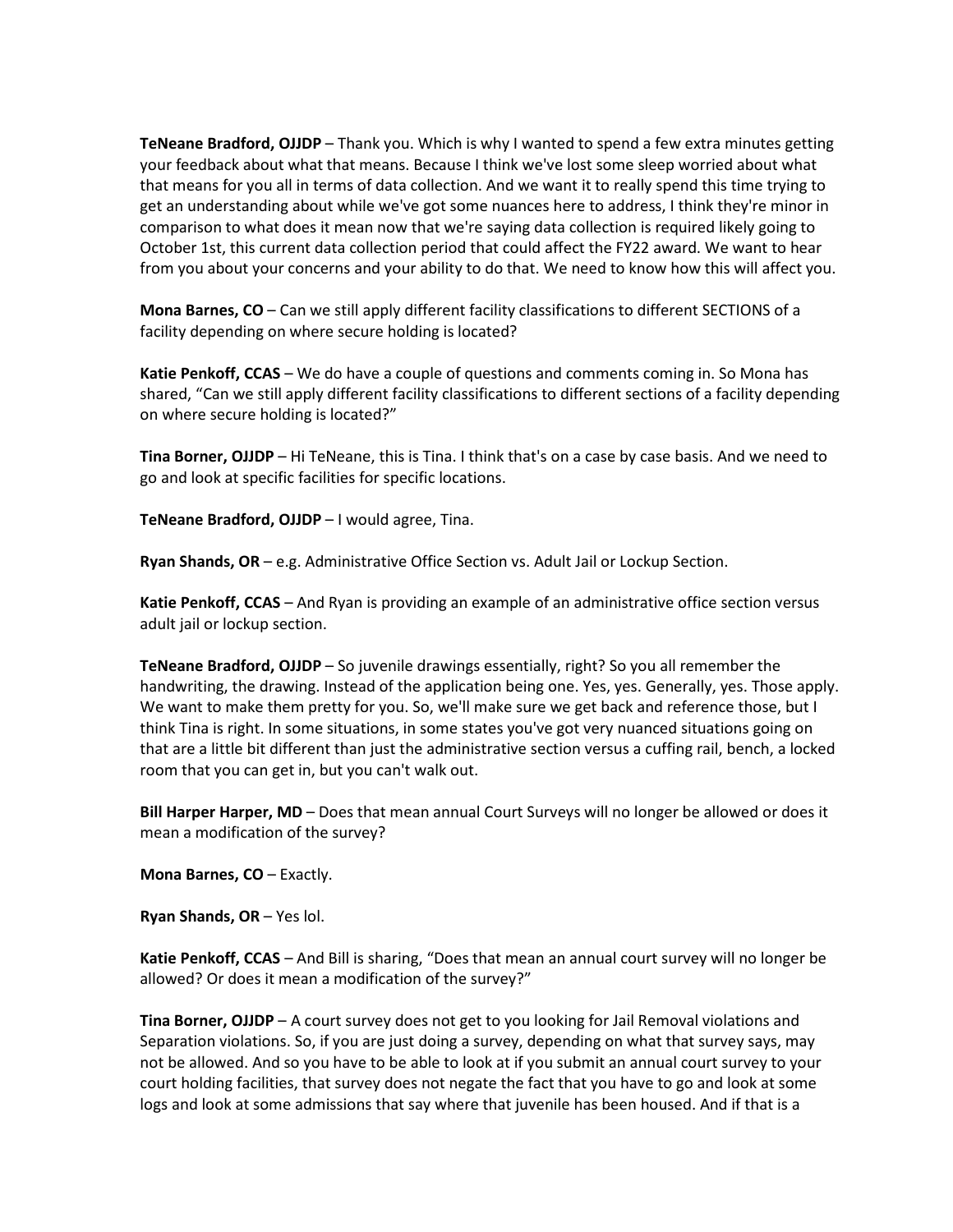Separation violation, depending on the layout of that facility, and that's something that you would have to look at. But my view right now is that a survey is not going to give you the information that you need.

**Seth Bloomquist, PA** – *[On the overview document,](https://ojjdp.ojp.gov/sites/g/files/xyckuh176/files/media/document/Compliance-Monitoring-TA-Tool.pdf)* page 19, second paragraph it says... DSO and jail removal core requirements are not applicable for court holding.... So this should be removed, correct?

 **Katie Penkoff, CCAS** – We do have another comment here from Seth, "On the overview document court holding, So, this should be removed? page 19 second paragraph, it says DSO and Jail Removal core requirements are not applicable for

 **TeNeane Bradford, OJJDP** – So that's the whole point of the meeting, of that second half of the for JJRA requirements moving forward which we hope to get to you as quickly as possible. But we're and so you can strike through it in your current manual knowing that it's a new requirement that we also be getting you updated guidance. And we're not just doing this presentation today. This meeting of the day. It's a new requirement and it will be modified. I think I started the call, I'm not sure if everybody was on in my opening remarks talking about bringing you the update[d TTA Manual](https://ojjdp.ojp.gov/sites/g/files/xyckuh176/files/media/document/Compliance-Monitoring-TA-Tool.pdf)  introducing the new JJRA definition of adult jail and lockups, which does now include court holding presentation was prior to you actually getting this information in writing.

 we have done it backwards. We wanted to notify you, talk through the issues, the applicable We thought initially that we would send a notice to you, and then you'd ask what is this? Instead, potential risks or issues around the data collection requirements. And then send the notifications and requirement information out with effective dates. So, we are likely going to go over, I'm all right with that if CCAS is all right with that for a few more minutes.

**Katie Penkoff, CCAS** – I'm available. And Okori, are we okay on your end? Excellent.

 **Mona Barnes, CO** – Court-holding facilities don't log individual entries into a holding cell, they will put a whole group in a holding cell or whoever is in that particular transport. At least in Colorado.

 **Tina Borner, OJJDP** – I see Mona's entry into the chat talking about court holding facilities, don't log that particular transport. Well, you're going to have to change that Mona, they need to do a log that identifies individual entries for the juveniles that are coming into that facility. And you need to make individual entries into a holding cell. They will put a whole group in a holding cell, and whoever is in sure that whatever holding cell that they're putting them in, is sight and sound separated from any adult in that facility. So that's basically what is being said. So you have got to ensure that there is separation and that there is an individual log. And so when we're talking about separation, I think that from the facilities that I have been in, they need to identify the specific cell that they are in and how is it separated from that adult.

 And that is something that you have to do as the Compliance Monitor. I have been in places where they say, "Oh it's just a long line of cells. And the first cell and the second cell may have adults in eyes of the Compliance Monitor that they can't talk to each other, they are separated. So if they tell me that they are in the sixth cell and that an adult was in the first cell, then I know that they can't communicate with each other. And so I think that that is where the harder issue is about what them, but the fifth cell and the sixth cell have juveniles in there." Well, I need to make sure in the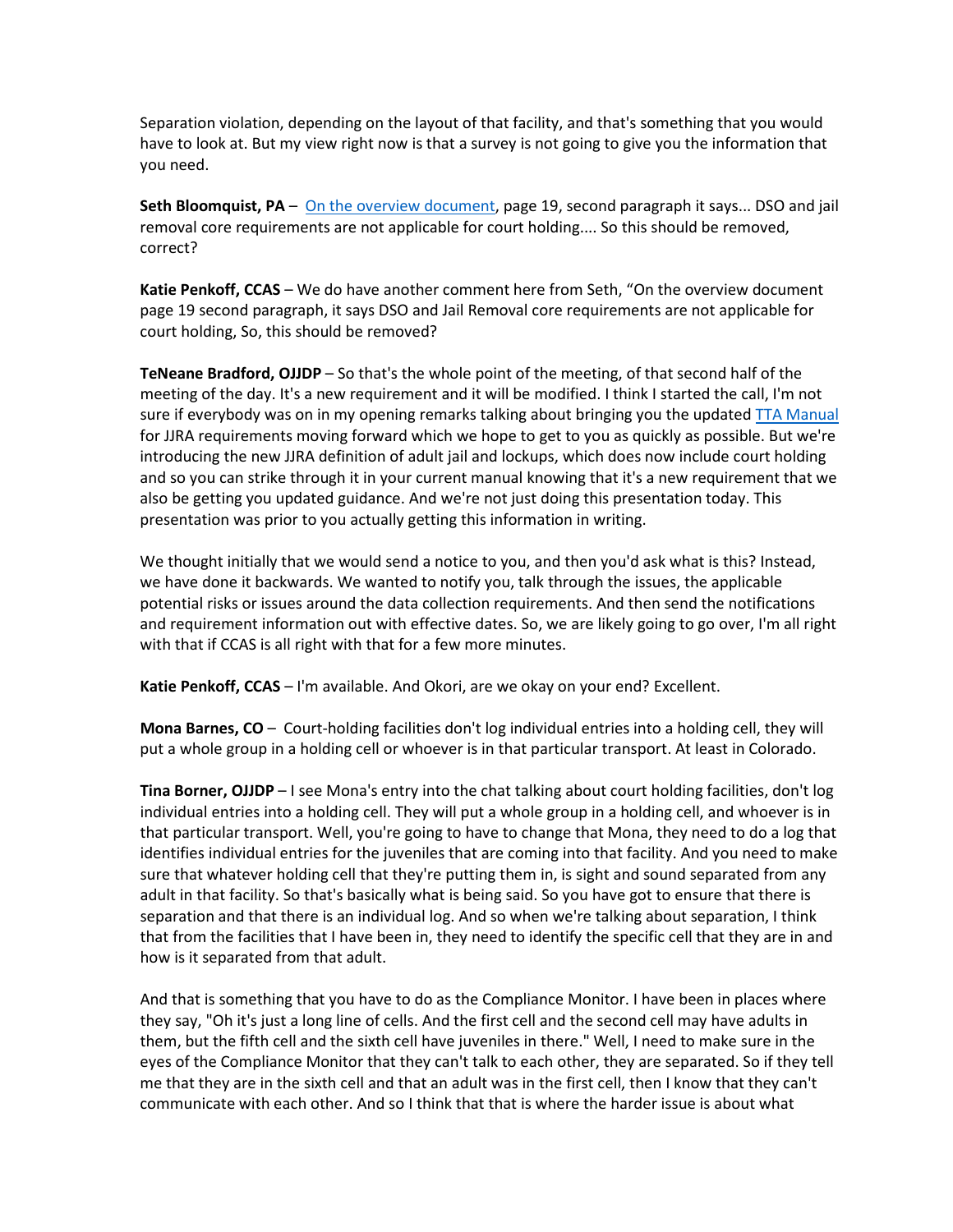separation is when it comes to them being placed in a court holding facility. I mean, it's the same for jail or lockup, but a jail or a lockup is defined as a court holding facility. And I know that we are specifically talking about a court holding facility right now.

**Mona Barnes, CO** – Separation isn't usually an issue. They are clear about that.

 **Katie Penkoff, CCAS** – There is some clarification from Mona. She said, "Separation, isn't usually an issue. They are clear about that."

**Tina Borner, OJJDP** – So, is it a Jail Removal violation?

 **Katie Penkoff, CCAS** – Mona, can you provide a little bit more clarification? I think Tina's asking if it is a Jail Removal violation then. Tina is that what you're asking?

**Mona Barnes, CO** – Yes - the JR (Jail Removal).

 **Tina Borner, OJJDP** – Right. Because there's only two core requirements that's an issue. Is it Jail held them for more than six hours? And so, a time in and a time out has to be documented on a log Removal or is it a Separation? If it's not a separation issue, then the jail removal issue is it have you somewhere.

**Lara Kenny, WI** – When will the new manual be available to us?

 **Katie Penkoff, CCAS** – So there's a question about the timeline for the new manual and when it might be available.

 **TeNeane Bradford, OJJDP** – I tried to get back to Lara while Tina's on fire here. Tina is on fire. In a good way, thank you so much Tina. So, we hopefully can get an update to you in a few months. But we're government as well, so we'll have to get departmental approval and know that we are under regulatory and we already have kind of a head start, so we're hoping that we can get it to you in a few months. But as Lara, you remember it took, the thing was done with us when I came on board get it to you in the next few months, but don't hold me to it because I'm not the final decision maker, but I will be advocating for it. transition. So, I don't know what that looks like. I do know that we have proven that it's not three years ago, three and a half years ago, the one that you currently have it that long to get it to you, I think in the 2019 conference. So that's the older one and so we've got a head start hoping to

Lara Kenny, WI - TY (thank you) for the answer. And this change is effective Oct 1, 2020?

 **Katie Penkoff, CCAS** – Lara is thanking you for that answer. And then there's a question again related when this change becomes effective, is it effective October 1, 2020? That is the question.

 **TeNeane Bradford, OJJDP** – So yes, here's, why we wanted to have this discussion with you. We have been told that the effective start date is October 1, 2020, meaning the 2021 data of collection period, the Federal fiscal year 2021. And we wanted to know what that means to you, what the that we're looking to get. What kind of work will it take? Do you already have established impact will be. I see Kenneth is saying big manpower issue here. Those are the kinds of feedback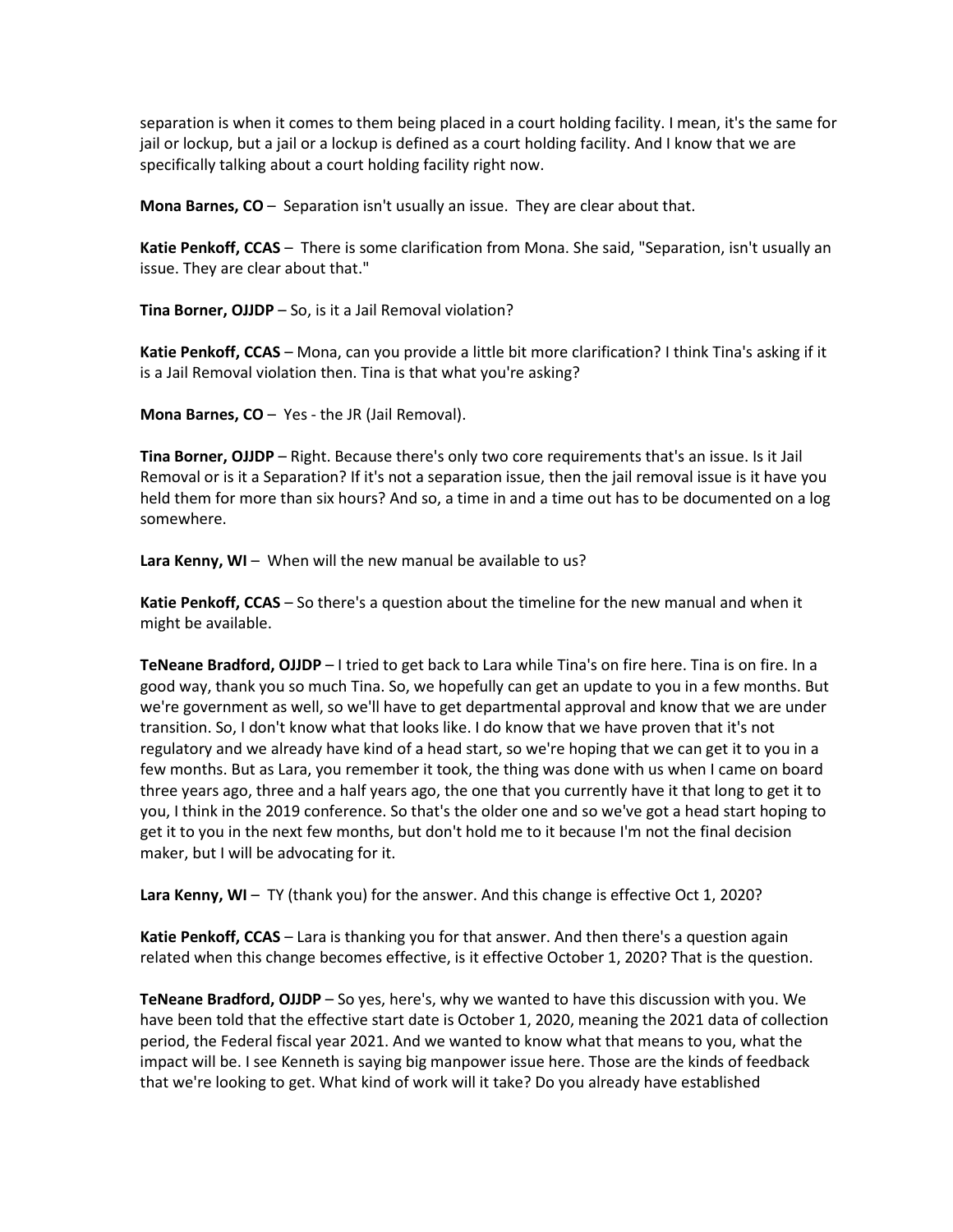relationship? You think you can get these things to your court leadership and have them start completing the logs or getting access to logs and reporting that data to you? We want to know.

 **Kenneth Stables, VA** – It is going to be a BIG MANPOWER issue for deputies not being able to put adjudicated juveniles into court holding pending transfer to a juvenile detention center.

**Elizabeth Morris, VT** – Some large concerns regarding adjudicated juveniles pending transfer.

**Mona Barnes, CO** – Kenneth - agreed!

**Samantha Lucas-Armendariz, NM** – Agree with Kenneth - especially for smaller/rural areas.

**Robb Burroughs, MI** – Collecting data for months that are already in the past will be a big challenge.

**Sara Redfield, KY** – Agree with Kayley. Log maintenance is going to be a big issue.

 **Katie Penkoff, CCAS** – So Elizabeth in Vermont is sharing some large concerns regarding adjudicated juveniles pending transfer. And then there's some folks agreeing with Kenneth and the manpower already in the past will be a big challenge. And I think I must have missed something as it says here and especially for smaller rural communities. And Robb is sharing collecting data for months that are agree with Kayley, log maintenance is going to be a big issue.

 **Didier Moncion, OJJDP** - Good afternoon. This is Didier again, if I may. I agree and I understand where the challenges may come in specific to getting the data or logs in, so on and so forth. But if perspective of best practices and we want the best for the youngsters that are in custody, the fact that many aren't keeping logs as former facility superintendent, not knowing who is in my building, not knowing who I'm in custody of, not knowing if I'm doing 15 minute checks, not knowing if we're we look at, and Tina and I talked a little bit about this the other day, if we look at this from the making sure that these kids are safe and we have something to document that these youngsters are being safe is something that really alarms me.

 And I'm it alarms many of you, and of course it's going to take a minute to get the jailers and the sheriffs and so on and so forth onboard, but this really is the best practice to make sure that these youngsters are being safe and being cared for and monitored in an effective way that their safety is taken into consideration. I just wanted to put that out there from a different perspective.

**TeNeane Bradford, OJJDP** – Go ahead Tina. Thank you, Didier.

 **Tina Borner, OJJDP** – I just wanted to put another cog in your wheel in that we are aware that Most of the time they are in the territories they are marshals, but you certify or your division has certified that there is a state policy saying that these individuals have been trained to work with as a state monitoring authority is that maybe they're all under the same academy. I don't know, but monitoring your court holding facilities. different entities monitor these court holding facilities, most of the time they are sheriffs' deputies. juveniles. And so all we look at is whether the state has a policy, but what you guys need to look at you need to ensure that, that policy is being put, applied to now all of these entities that are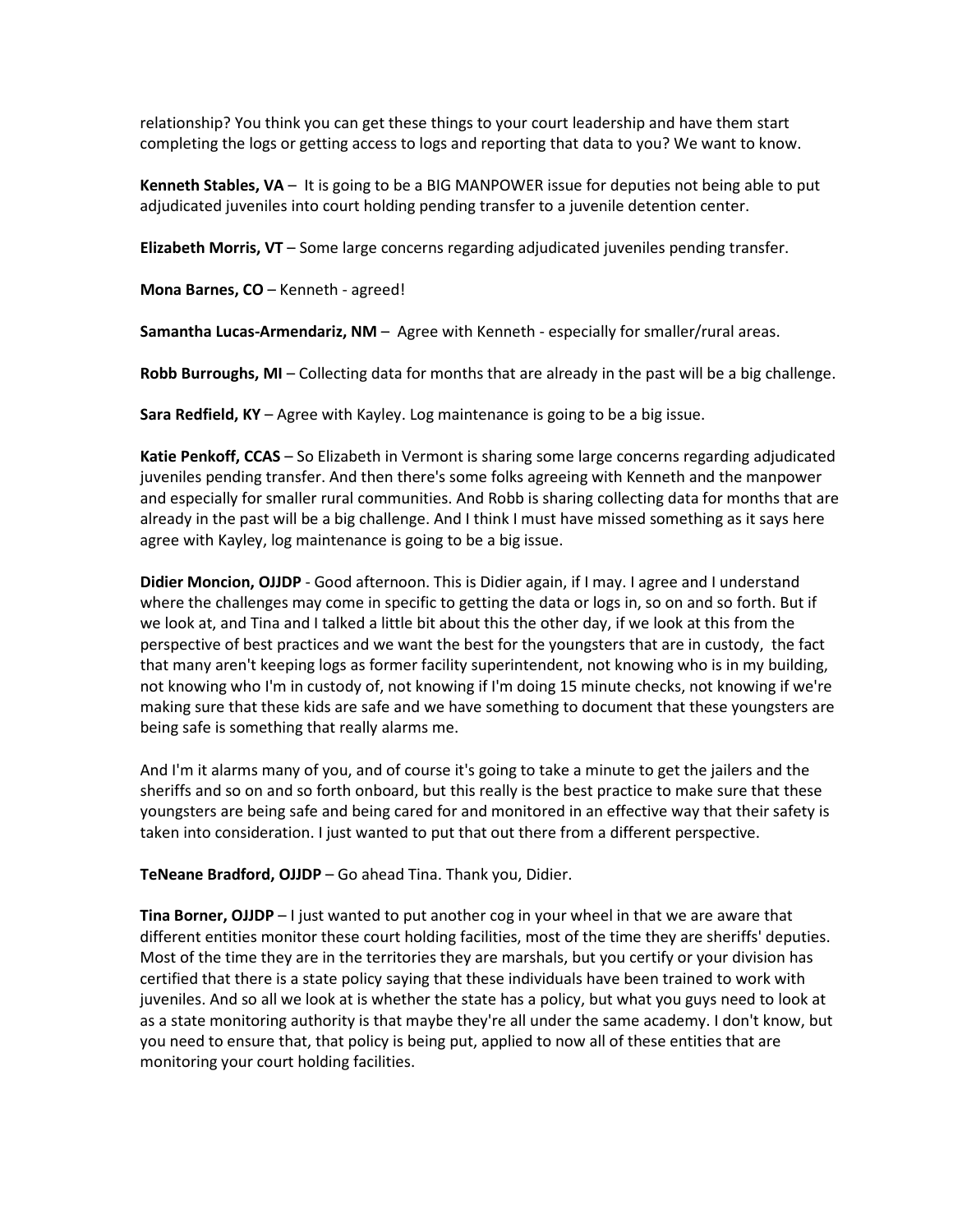And so, I'm not saying that we are going to look at individual places and say that you're out of just putting it out there that your department head is saying that there is a state policy that this is happening. So you need to make sure that whatever academy or whatever information is being applied to them around holding juveniles and how they handle juveniles, you guys need to ensure that that information is being applied as a part of the best practices that's out there. So, I just wanted to put that in your hat as well, to make sure that you're aware that's out there. compliance because this place has not applied this policy. No, that is not what we're going to do. I'm

**Sara Redfield, KY** – Transport logs might help as well for helping validate court logs.

**Samantha Lucas-Armendariz, NM** – @Kayley - I completely agree!

 **Mona Barnes, CO** – If Juvenile court is ONLY open in the morning or an afternoon, would that assure you that no juvenile is held over 6 hours?

 **Katie Penkoff, CCAS** – And Tina and OJJDP, Sara is also sharing transport logs might help as well for maintenance. And then Mona is sharing, "A juvenile court is only open in the morning or an afternoon, would that assure that no juvenile is held over six hours?" validating court logs. And then Samantha is agreeing with Kayley in terms of I think the log

 **Tina Borner, OJJDP** – I need to go back to Sara's comment about the transport logs that it's fine, but they are being held in, and that you can ensure that that cell that they're being held at is sight and sound separated from any adult inmates, then that's fine, then that transport log can be used for it doesn't identify where they're being held. And so if those transport logs also identify the cell that that purpose. But a transport log really is just did they come into the facility or not at the time that they were supposed to come? That doesn't really talk about the separation portion.

**John Stigall, WV** – @Kayley I agree.

 **Sara Redfield, KY** – No, but it could be used to ensure accuracy if there are discrepancies in name entries on the logs.

 **Katie Penkoff, CCAS** – Just one another quick reminder, if hopefully in the chat, you've got the drop- down menu to say everyone, because if it's not marked everyone, I may not be able to see your questions or comments. And our panelists may not be able to either. So just a quick reminder so that we don't miss anything here. And so, Sara is saying no, but it could be used to ensure accuracy if there are discrepancies in the name entries on the logs.

 **Keith Towery, OJJDP** – Okay. I want it to like, just mention too, because I think people are, when thinking about different types of logs and different types of reports that they may be able to use to find this information. I was just wondering though, are states or territories, are you having any issues or do you anticipate having any issues accessing that type of data to be able to properly record where the youth will be placed while they're at the court holding facility? And if there's any you talk about data people start to freak out, but it's great to see that a lot of people in a chat are assistance needed around that, understanding how to maybe collect that particular data.

**Tina Borner, OJJDP** – Great question, Keith.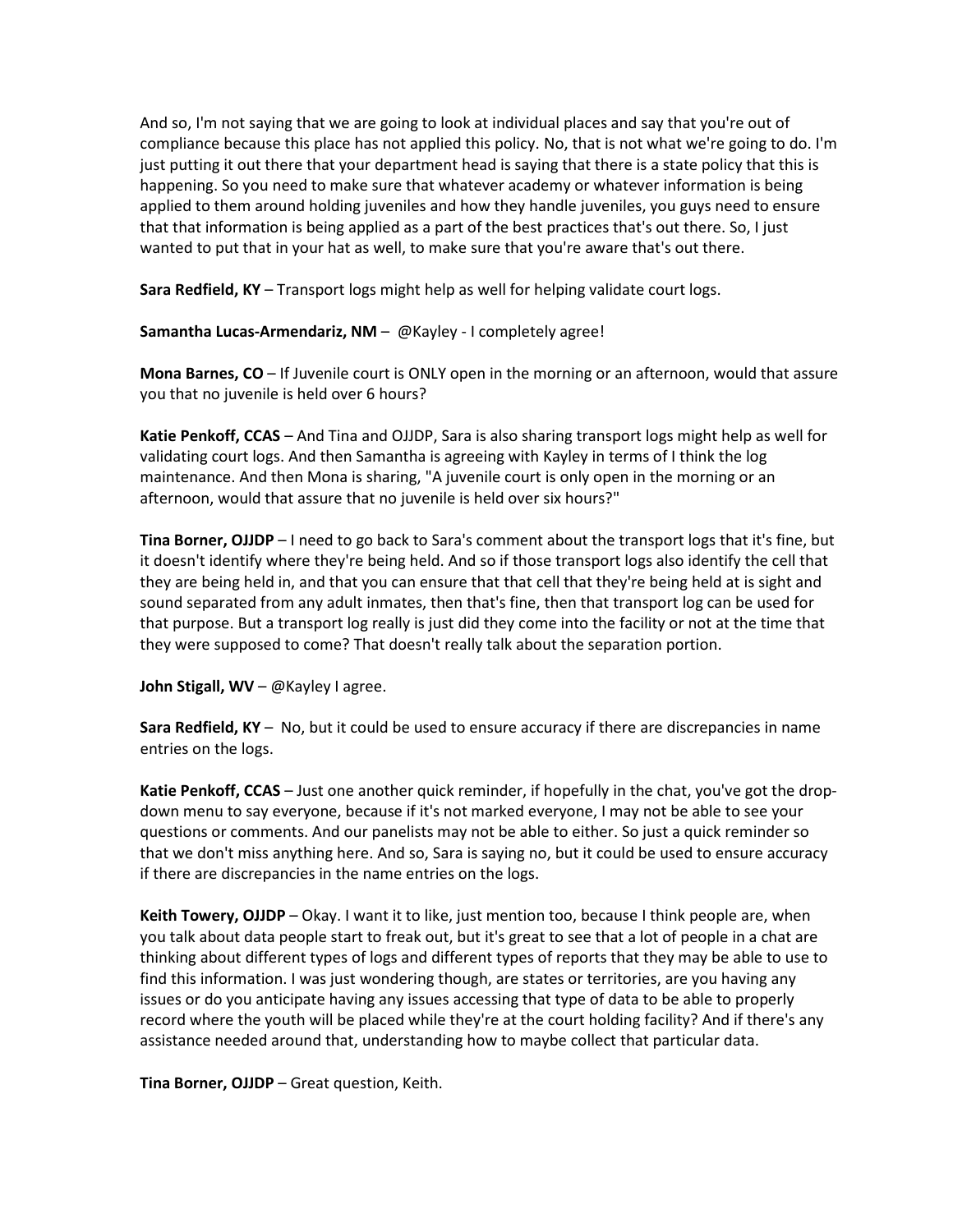**Katie Penkoff, CCAS** – I know we had a bunch of comments there one, "So if the juvenile court is only open in the morning or an afternoon, would that assure that no juvenile was held over six hours?"

 **Didier Moncion, OJJDP** – Hi, Mona, this is Didier. I think that's maybe nuanced specific to your region and perhaps that would be something that you may have a little more control over. And maybe at that as TeNeane said, maybe that this is a more nuanced thing that we need to do a personal conversation with you and the program manager to address.

## **Mona Barnes, CO** – Ok.

 **TeNeane Bradford, OJJDP** – Yes, I agree. We certainly will put out some more guidance. I think some of this is helpful, right? To handle the whole transport if she wants to keep as many adjudicated, I think that's one. Also what kinds of logs are important in court holding facilities that from particularly because they do operate a little bit differently, every other day, right? may be a little bit different than your other normal Jail Removal lock up facility that you collect data

 run courts differently. So, we'll get to what ifs, the general guidance. I think the other thing that's sleep over this, trying to make sure that we don't make mistakes of the past, and really tried to, as to do your job in the most effective and efficient way, one is to really kind of get feedback so we Sometimes it's twice a week, depending on, I come from South Carolina. So, you might have court once a month. And in certain places typically those are non-secure, but nevertheless different areas important to note where, and this is something that we, again, some of us have lost a little bit of much as we can, garner your feedback about challenges or issues to mitigate risks for you to be able understand the impact.

 Well, we'll follow up to make sure that we remind folks of the kinds of tools that you need to be looking for, or data collection that would be appropriate. We'll take some of the more nuanced questions and concerns, I think generally, what do we do with transport, right? I know that, but then different a little bit nuanced answers and we'll get to that. We're going to try to close this out in about five more minutes. I want to spend that time if you all can to get your concerns about and I we only have a certain kind of structural facility. The court holding facility, may be a court holding facility during the day, and then a detention facility at night. So those are different and those require think I saw some already, we're already past the date, we've got COVID further challenging us with our data collection efforts.

 And so you haven't said delayed, but you're concerned that going back to the October 1st date may down some of your nuanced concerns will be helpful to us to consider whether we raise this up to our OJP leadership. For now, I will tell you that the date that we know to be effective as October 1, be a challenge. Anything around those, anything that any other kinds of issues like that, really nailing this past year for the 2021 data collection.

 answered about the data collection that's required, the setting up of relationships that will allow you to get the information is important. On top of answering the question about the transport, the adjudicated and hold for transport. So I already know that I hope you can hear that I know that. And But again, right off the bat, I know that COVID is a challenge. I know that being at a quarter or more than a quarter into the data collection period is a challenge. I know that getting your questions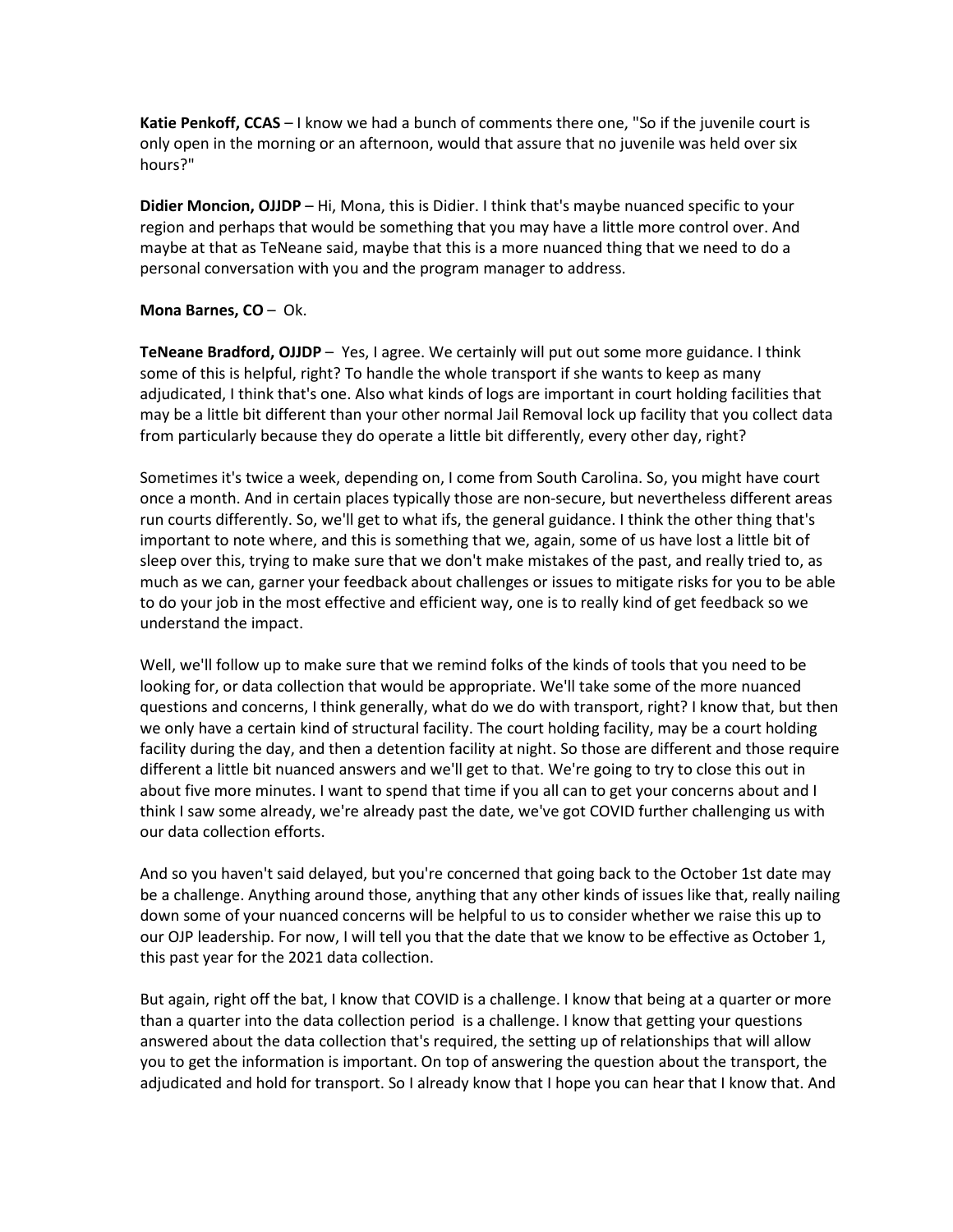then perhaps that will further our discussion and decision-making, but is there anything else as I pass the baton back to Katie?

 **Shaniqua McRae, NJ** – I think many of us would agree with both Didier and Tina, we want to make sure we'll be in compliance if we report next year that we weren't able to implement new log policies etc. until 2-4 months post being made aware of these new elements through this call.

 **Kelly Hourigan, NJ** – I agree! This will be a challenge to start logs without getting all on board and happen, that may not be implemented for this federal fiscal year reporting period. I think you need provide a full year reporting, with October being four months ago. There is a process that needs to to give states time, in order to implement this requirement.

 **Katie Penkoff, CCAS** – And Dr. Bradford, you saw the two comments from Shaniqua and Kelly there in New Jersey and those speak to timelines, or what should I read those?

**TeNeane Bradford, OJJDP** – Yes, go ahead.

 **Katie Penkoff, CCAS** – Okay. Shaniqua says, "I think many of us would agree that with both Didier and Tina, we want to make sure we'll be in compliance. If we report next year, that we weren't able to implement new law policies, et cetera, until two to four months post being made aware of the new elements through this call."

**TeNeane Bradford, OJJDP** – Yes, okay. I see that's an issue. We would require a whole year's data. So that would be a modification to our internal regulatory guidance that you would have to seek approval to wave at least be ready to answer the Congress for it, but noted.

**Katie Penkoff, CCAS** – And Dr. Bradford , directly to your point, Kelly says, "I agree! This will be a challenge to start logs without getting all on board and provide a full year of reporting with October being four months ago. This is a process that needs to happen…"

 **TeNeane Bradford, OJJDP** – Okay. I'm sorry. I didn't mean to giggle, but yes, it's good that we are all on the same page. It's so reassuring that we've tried to think of these things for you.

 **Kayley Richards, UT** – I guess if court has been virtual due to COVID then this is less of an issue for the past 4.5 months. #SilverLining

**Didier Moncion, OJJDP** – @Kayley...good point!

 **Katie Penkoff, CCAS** - And Kayley did share a silver lining saying that "I guess the court has been virtual due to COVID then this is less of an issue for the past 4.5 months." So, she sent a silver lining with a hashtag.

 **TeNeane Bradford, OJJDP** – You know, you might be in trouble, right? You weren't supposed to Now, I know that may not be in every jurisdiction, but I do know that there are a lot of places that are going virtual. And so, it's much easier to keep kids separated when they don't even touch from throw that silver lining in there because that makes an excellent point that I have not thought about. adults that they don't even have to go in. Very good point to make and noted.